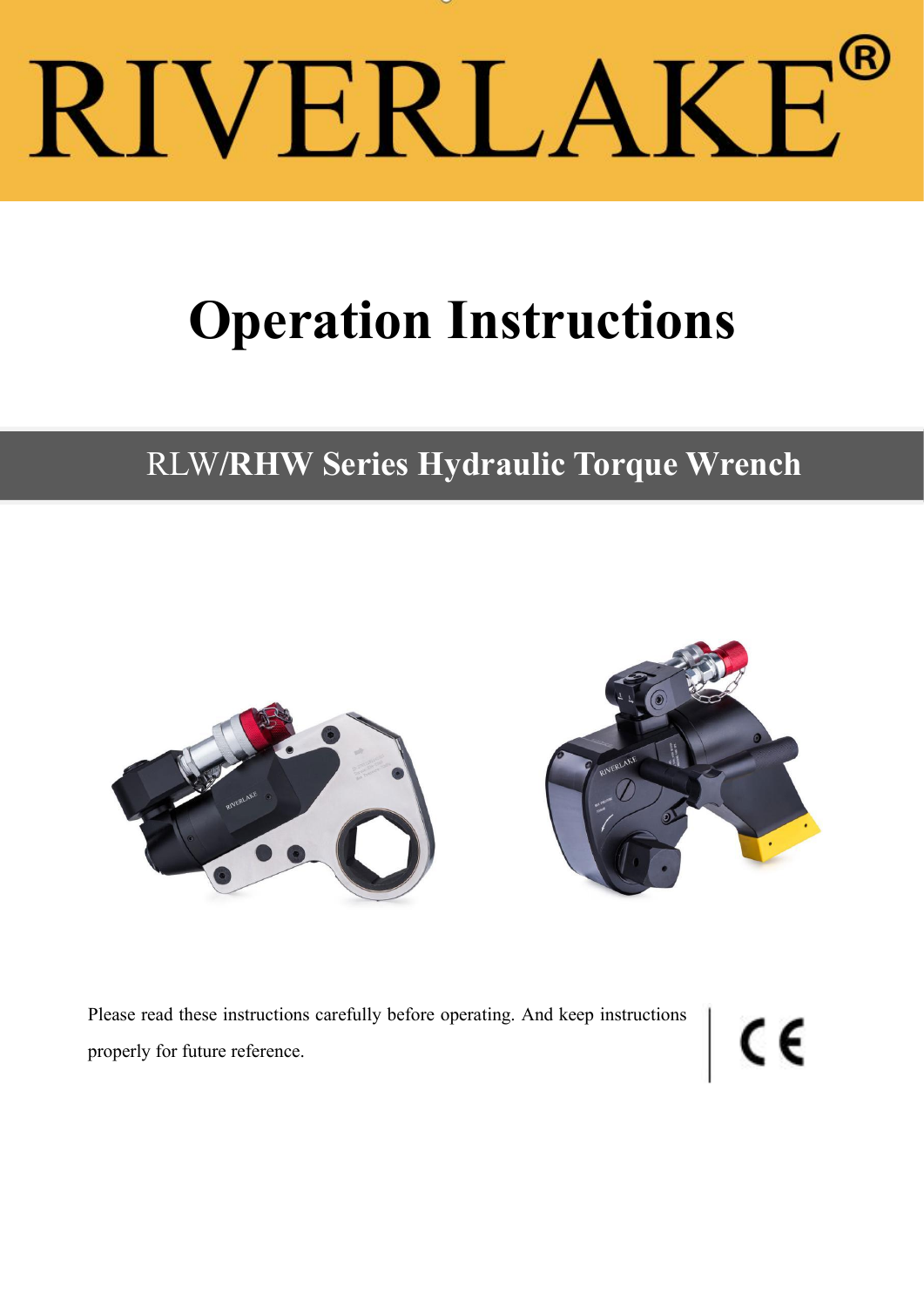These instructions contain warnings, precautions, operation practices, and troubleshooting for RLW (torque wrench) and RHW (hollow wrench).

#### **I. Receiving Notice (Unpacking Inspection)**

Visually inspect all components for shipping damage. Shipping damage is not covered by warranty. If shipping damage is found, notify carrier at once. The carrier is responsible for all repair and replacement costs resulting from damage in shipment.

#### **II. Warnings and Precautions**

Safety First

The hydraulic torque wrench is a kind of power tool. Before operations, please carefully read all instructions, warnings, and precautions and abide by the safety measures to prevent personal injuries and equipment damages during operations.RIVERLAKE will not be liable for any damage arising from unsafe or incorrect operations.



**Warning:** To prevent personal injuries and possible equipment damage, ensure that every hydraulic unit can bear 70MPa working pressure.

**Warning:** Do not operate under the load beyond rated load. Whenever possible, avoid the overload danger. The operating load is indicated by the pressure gauge in the system. The pressure gauge indicates the current pressure of the pump station. While operating a hydraulic torque wrench, do not exceed its permissible maximum torque.



**Warning:** Replace the damaged parts with genuine parts.

**Notice:** During the operations, avoid the excessive bending and winding of the oil hoses whenever possible, otherwise it will generate excessive backpressure for the system. The serious bending and winding will cause internal damage and earlier scrap of the oil hoses. Do not place any weight onto the oil hoses or hoist other hydraulic part or weight by oil hoses. Do not fall or compress any weight on oil hoses. The serious impact will damage the internal metal wires of oil hoses so that the damaged oil hoses will probably burst at the application of pressure. Do not drag or hoist other hydraulic parts (such as pump, hydraulic torque wrench, and valve) by oil hoses.



**Notice:** To prevent damaging the equipment and causing personal injuries, the user is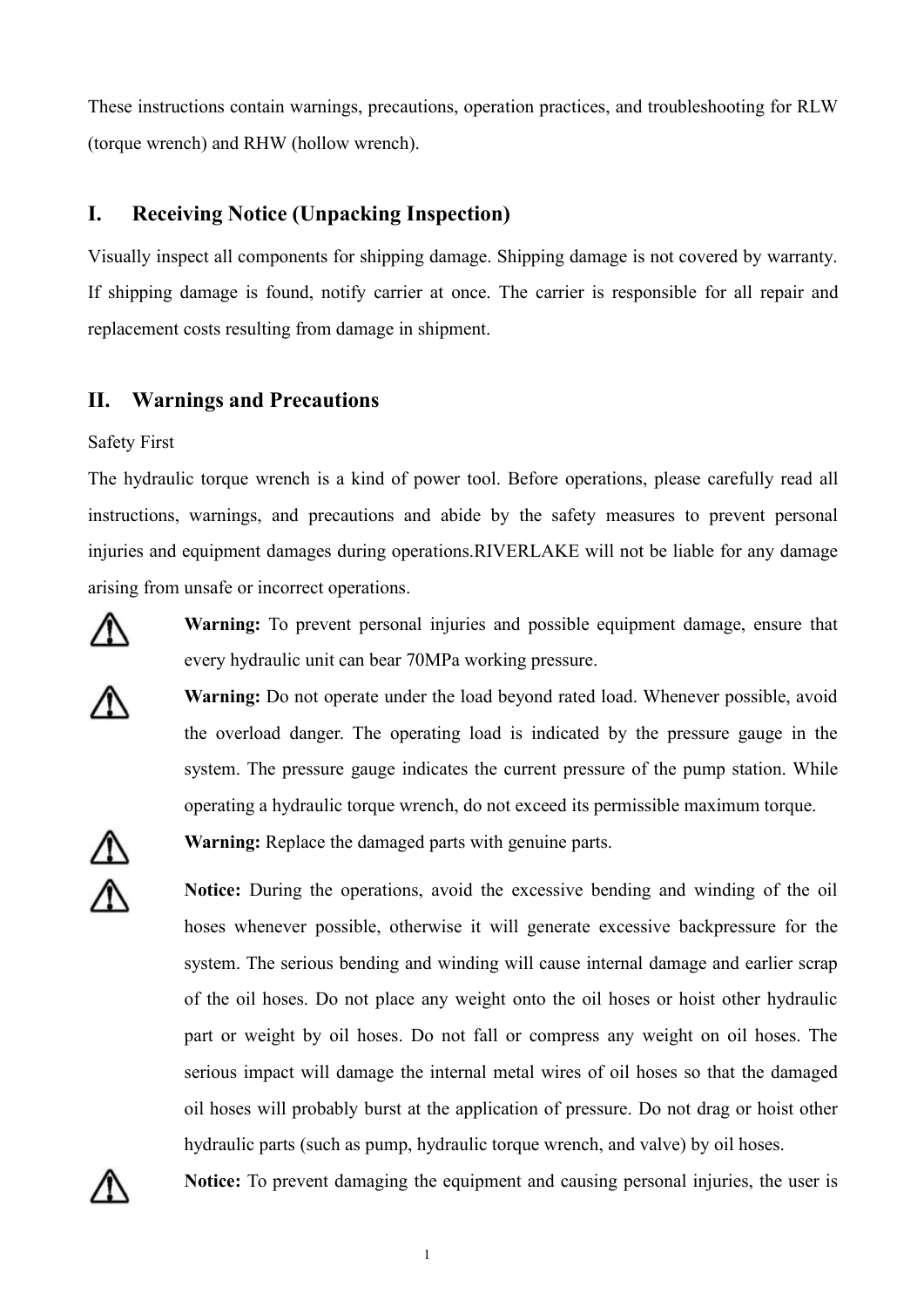prohibited to remove the shield form wrench or modify the wrench or its accessories.



**Warning:** Use the genuine sockets whenever possible. Check the sizes and units of sockets, nuts, and bolts. Do not tighten imperial nuts or bolts by metric sockets and vice versa.

#### **III. Product Overview**

RLW/RHW hydraulic torque wrench is made of super strength aviation aluminum and various super strength alloys and adopts manual control and double-acting hydraulic design to tighten and loosen bolted connections. It's applied for the tightening and disassembling of high torque bolts. The torque is accurate and adjustable, with the error no more than  $\pm 3\%$ .

Overview of RLW hydraulic torque wrench parts:



Figure (1)

| No. | Name                                                |
|-----|-----------------------------------------------------|
| 1   | Wrench work head                                    |
| 2   | Quick coupling                                      |
| 3   | $360^\circ \times 180^\circ$<br>swivel<br>connector |
| 4   | $360^\circ$ fine-tuning reaction<br>arm             |
| 5   | Quick release trigger                               |
| 6   | Drive shaft locker                                  |
| 7   | Square drive                                        |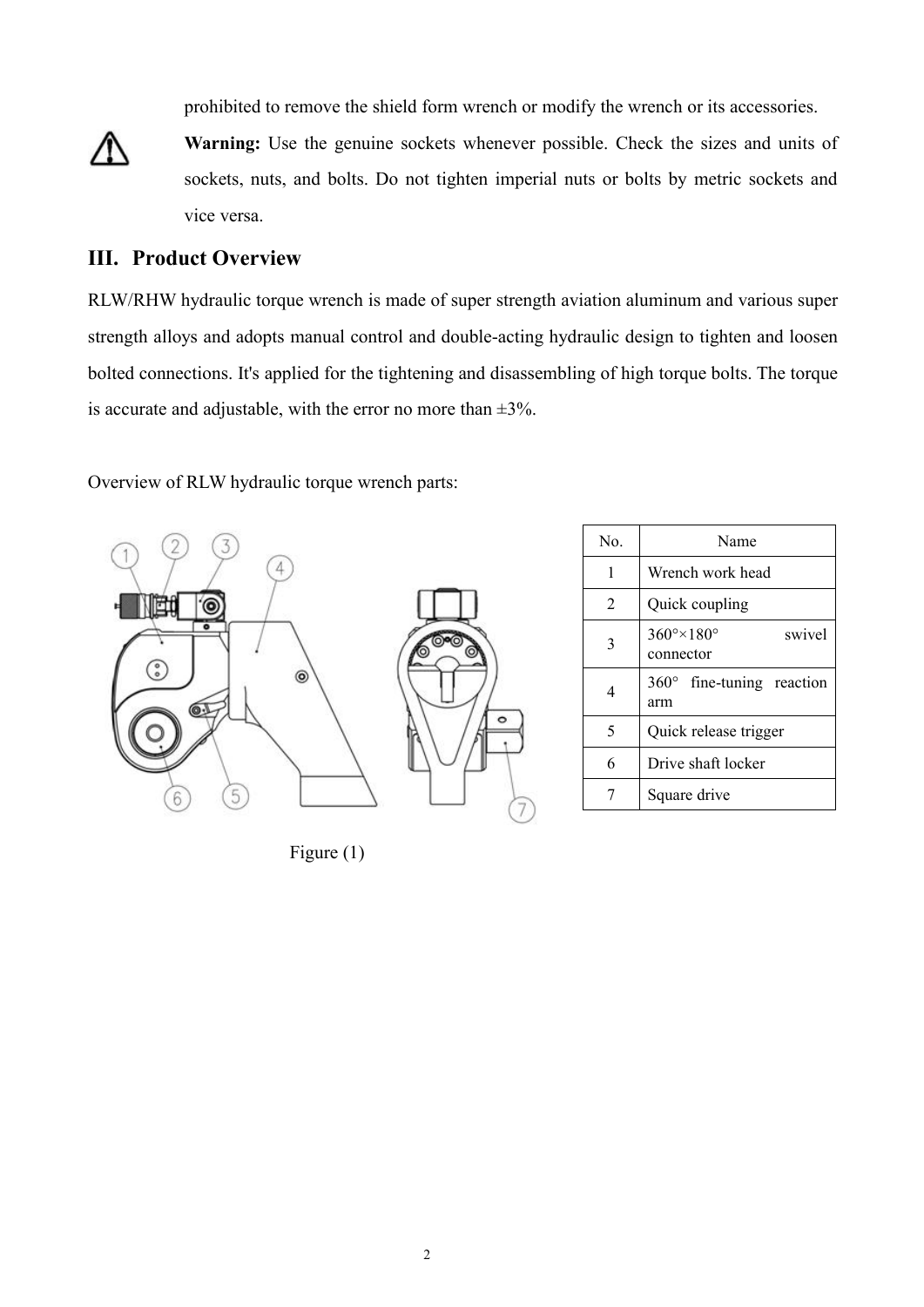Overview of RHW hydraulic hollow wrench parts:



No. Name

2  $\vert$  Quick coupling

 $3$  Drive unit 4 | Work head

5 Ratchet

 $\frac{1}{\text{connector}}$ 360°×360° swivel

6 Quick combination pin

7 | Quick release trigger

Figure (2)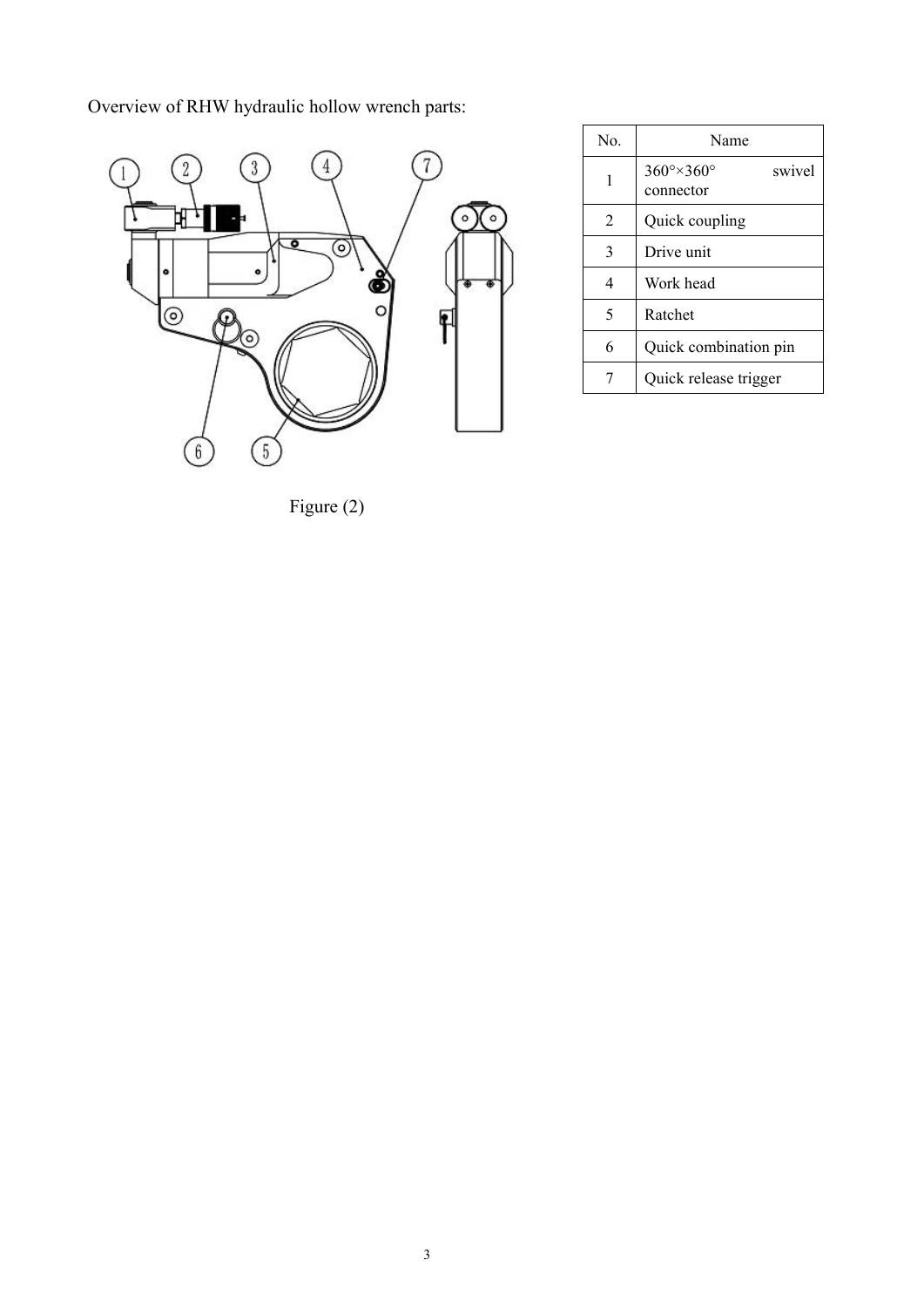## **VI. Table of Recommended Tightening Torque for Bolts**





| Hex size S | Thread size | Hex size J | 11/4"      |
|------------|-------------|------------|------------|
| (mm)       | $D$ (mm)    | (mm)       | 17/16"     |
| 17         | M10         | 8          | 15/8"      |
| 19         | M12         | 10         | 1 13/16"   |
| 22         | M14         | 12         | 2"         |
| 24         | M16         | 14         | 23/16"     |
| 27         | M18         | 14         | 23/8"      |
| 30         | M20         | 17         | 29/16"     |
| 32         | M22         | 17         | 23/4"      |
| 36         | M24         | 19         | 2 15/16"   |
| 41         | M27         | 19         | 3"         |
| 46         | M30         | 22         | 31/8"      |
| 50         | M33         | 24         | 33/8"      |
| 55         | M36         | 27         | 31/2"      |
| 60         | M39         | 27(30)     | 33/4"      |
| 65         | M42         | 32         | 37/8"      |
| 70         | M45         | L,         | 41/8"      |
| 75         | M48         | 36         | 41/4"      |
| 80         | M52         | 36         | 45/8"      |
| 85         | M56         | 41         | 5"         |
| 90         | M60         | 46         |            |
| 95         | M64         | 46         |            |
| 100        | M68         | 50         |            |
| 105        | M72         | 55         |            |
| 110        | M76         | 60         |            |
| 115        | M80         | 65         | conform to |
| 120        | M85         | 70         | S02725, S  |
| 130        | M90         | 70(75)     | DN3121,    |
| 135        | M95         | -          |            |
| 145        | M100        | 85         |            |
| 150        | M105        | ÷,         |            |
| 155        | M110        | -          |            |
| 165        | M115        | ÷          | loosening  |
| 170        | M120        | ÷          |            |
| 180        | M125        | -          |            |
| 185        | M130        | -          |            |
| 200        | M140        |            |            |
| 210        | M150        | Ĭ.         |            |



The hex sizes listed in the table below are

for reference only.

Inspect the special sizes separately in the



|                      |                         |                      | M36              |
|----------------------|-------------------------|----------------------|------------------|
| Hex size S<br>(inch) | Thread size<br>D (inch) | Hex size J<br>(inch) | M39              |
|                      |                         |                      | M42              |
| 11/16"               | 5/8"                    | 1/2"                 | M45              |
| 11/4"                | 3/4"                    | 5/8"                 | M48              |
| 17/16"               | 7/8"                    | 3/4"                 | M52              |
| 15/8"                | 1"                      | 3/4"                 | M56              |
| 113/16"              | 11/8"                   | $7/8"$               | M60              |
| 2"                   | 11/4"                   | 7/8"                 |                  |
| 23/16"               | 13/8"                   | 1"                   | M64              |
| 23/8"                | 11/2"                   | 1"                   | M68              |
| 29/16"               | 15/8"                   |                      | M72              |
| 23/4"                | 13/4"                   | 11/4"                | M76              |
| 2 15/16"             | 17/8"                   | 13/8"                | M80              |
| 3"                   | 2"                      | 11/2"                | M85              |
| 31/8"                | 2"                      | 15/8"                | M90              |
|                      |                         | 13/4"                | M10              |
| 33/8"                | 21/4"                   |                      | 0                |
| 31/2"                | 2/1/4"                  | 13/4"                | M11              |
| 33/4"                | 21/2"                   | 13/4"                | $\boldsymbol{0}$ |
| 37/8"                | 21/2"                   | 17/8"                | M12              |
| 41/8"                | 23/4"                   | 2"                   | $\bf{0}$         |
| 41/4"                | 23/4"                   | 2"                   |                  |
| 45/8"                | 3"                      | 21/4"                |                  |
| 5"                   | 31/4"                   | 21/4"                |                  |

|                     | Strength grade                  | 4.8                             | 6.8                                   | 8.8                     | 10.9                    | 12.9                     |
|---------------------|---------------------------------|---------------------------------|---------------------------------------|-------------------------|-------------------------|--------------------------|
|                     | Minimum<br>breaking<br>strength | 392MP<br>a                      | 588MPa                                | 784M<br>Pa              | 941M<br>Pa              | 1176M<br>Pa              |
|                     | Material                        | General<br>structur<br>al steel | Machine<br>ry<br>structura<br>l steel | Ni-Cr<br>alloy<br>steel | Ni-Cr<br>alloy<br>steel | Ni-Cr<br>alloy<br>steel  |
| Bolt                | Acros<br>s flats<br>of nut      | Torque                          | Torque                                | Torque                  | Torque                  | Torque                   |
| M14                 | 22                              | 69                              | 98                                    | 137                     | 165                     | 225                      |
| M16                 | 24                              | 98                              | 137                                   | 206                     | 247                     | 353                      |
| M18                 | 27                              | 137                             | 206                                   | 284                     | 341                     | 480                      |
| M20                 | 30                              | 176                             | 296                                   | 402                     | 569                     | 480                      |
| M22                 | 32                              | 225                             | 333                                   | 539                     | 765                     | 911                      |
| M24                 | 36                              | 314                             | 470                                   | 686                     | 981                     | 1176                     |
| M27                 | 41                              | 441                             | 637                                   | 1029                    | 1472                    | 1764                     |
| M30                 | 46                              | 588                             | 882                                   | 1225                    | 1962                    | 2352                     |
| M33                 | 50                              | 735                             | 1127                                  | 1470                    | 2060                    | 2450                     |
| M36                 | 55                              | 980                             | 1470                                  | 1764                    | 2453                    | 2940                     |
| M39                 | 60                              | 1176                            | 1764                                  | 2156                    | 2943                    | 3626                     |
| M42                 | 65                              | 1519                            | 2352                                  | 2744                    | 3826                    | 4606                     |
| M45                 | 70                              | 1764                            | 2744                                  | 3136                    | 4415                    | 5390                     |
| M48                 | 75                              | 2254                            | 3430                                  | 3920                    | 5592                    | 6664                     |
| M52                 | 80                              | 2744                            | 4116                                  | 4704                    | 6573                    | 8330                     |
| M56                 | 85                              | 3528                            | 5149                                  | 5978                    | 8437                    | 10290                    |
| M60                 | 90                              | 4018                            | 5978                                  | 7742                    | 10791                   | 13230                    |
| M64                 | 95                              | 4998                            | 7448                                  | 8820                    | 12600                   | ä,                       |
| M68                 | 100                             | 5684                            | 8526                                  | 10780                   | 15400                   |                          |
| M72                 | 105                             | 6468                            | 9800                                  | 12642                   | 18060                   | ÷.                       |
| M76                 | 110                             | 7350                            | 10780                                 | 14700                   | 21000                   | ÷.                       |
| M80                 | 115                             | 8143                            | 12250                                 | 18130                   | 25900                   | $\overline{\phantom{m}}$ |
| M85                 | 120                             | 8820                            | 13720                                 | 22050                   | 31500                   | $\overline{\phantom{a}}$ |
| M90                 | 130                             | 10854                           | 16170                                 | 24500                   | 35000                   | ä,                       |
| M10<br>0            | 145                             | 13720                           | 20090                                 | ÷,                      | ÷,                      | ä,                       |
| M11<br>$\mathbf{0}$ | 155                             | 16366                           | 24990                                 | ä,                      | ä,                      | ä,                       |
| M12<br>$\mathbf{0}$ | 175                             | 19894                           | 29890                                 | ÷                       | $\frac{1}{2}$           | ÷,                       |

| The heavy-duty sockets must |  |
|-----------------------------|--|
| conform to:                 |  |
| S02725, S01174, DN3129      |  |
| DN3121, ASME B107 2/1995    |  |
|                             |  |
|                             |  |

 $\cdot$  $\angle$  Please ensure to notice the loosening torque at choice of wrench.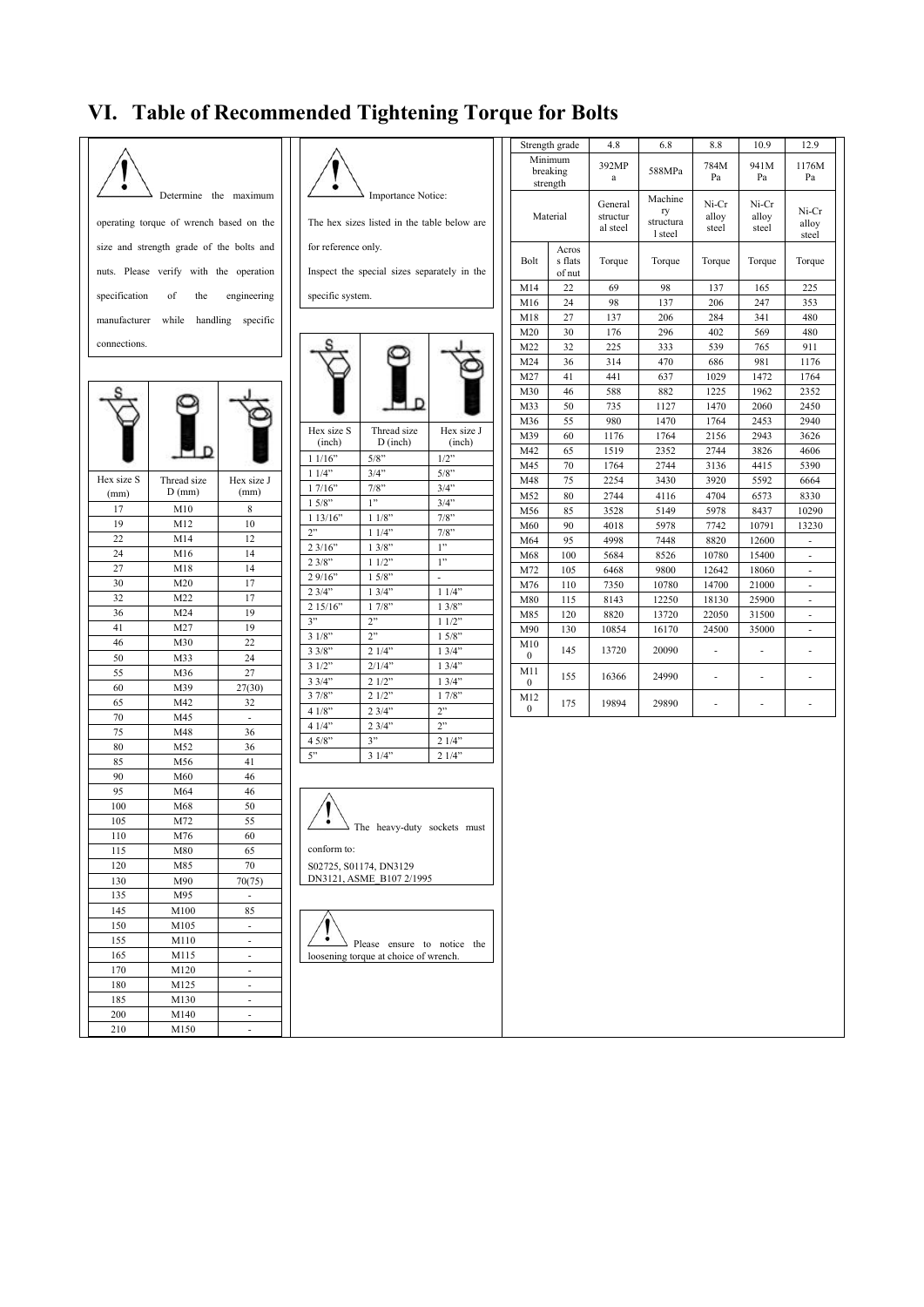### **V. Operations**

#### 1. **Connections** of oil hoses:

The wrench and the hydraulic pump are connected by wire braided compound hoses with working pressure at 70MPa. Every oil hose contains one male connector and one female connector for connecting the pump station and the hydraulic torque wrench. At the time of connections, notice to connect the port A on the pump station with the port A on the wrench and connect the port R with port Ron the wrench. Align the female connector 2 (or male connector 1) with male connector 1 (or female connector 2), insert it properly, and tighten the sleeve 3 to lock the quick coupling.

To disassemble the quick coupling, loosen the lock cap 3 and unplug female connector 2 (or male connector 1) in reverse direction of insertion.



Figure (3)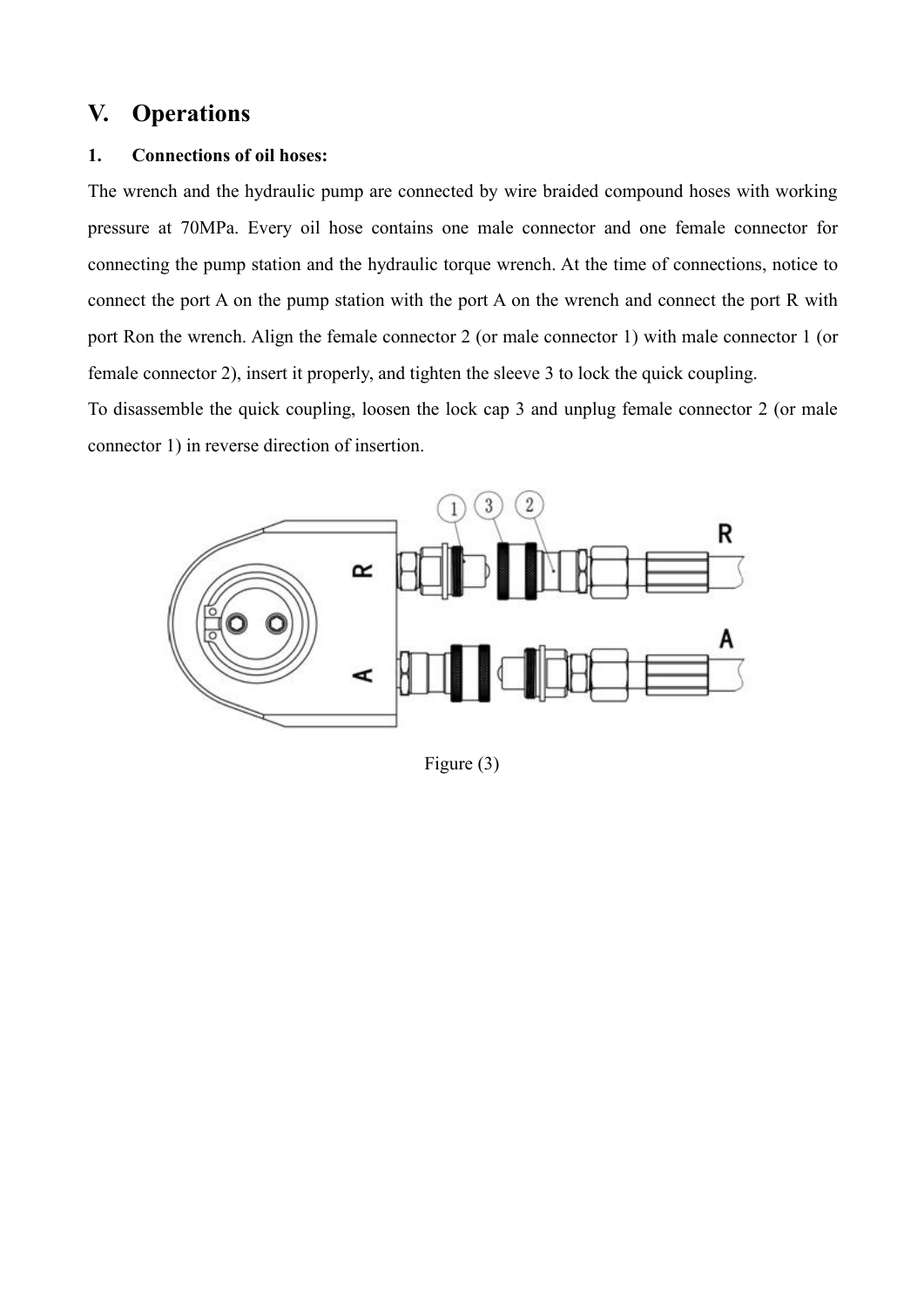#### **2. RLW series**

Change of drive direction

Press and hold the middle round button of the locker and slightly pull the drive shaft to disengage the drive shaft and locker and pull out the drive shaft.



Place the drive shaft into the wrench, determine its orientation to ensure complete engagement with spline sleeve, and rotate the drive shaft to engage it with spline sleeve and ratchet slot so that the drive shaft is driven by the ratchet.





Loosen Tighten

Figure (5)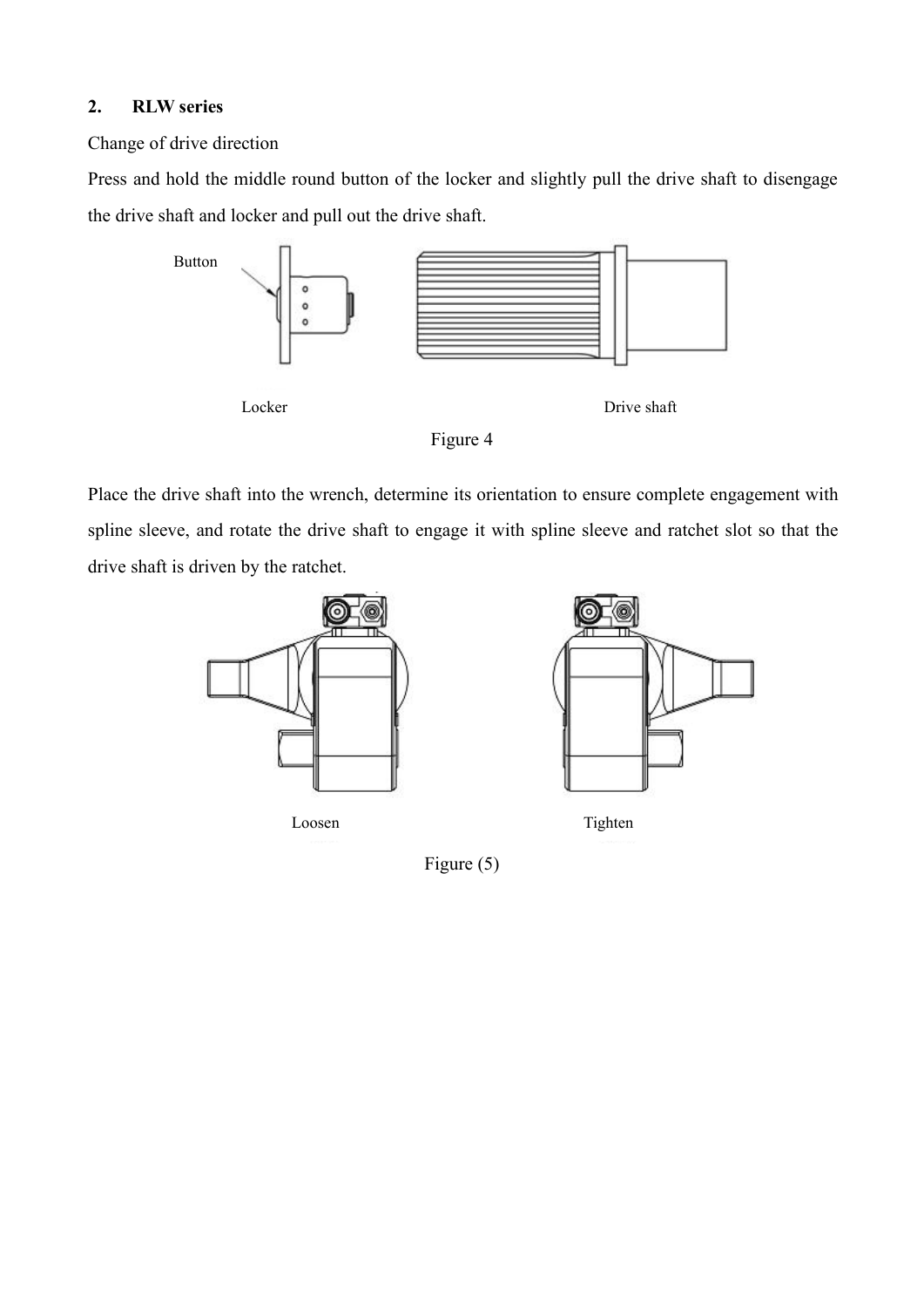#### **Preparations**

- 1) Determine the loosening or tightening of nut: Push down the locker and take out the drive shaft. Change the direction laterally as per Figure (5) and install the drive shaft and locker.
- 2) Determine the application point of reaction arm: Push down the locating seat hook on the reaction arm, find out a fixing face, select an application point, and install the reaction arm as per appropriate orientation, as shown in Figure (7).
- 3) Connect the pump station: Connect the high pressure oil port A of the pump to high pressure oil port A of RLW and connect low pressure oil port R of pump to low pressure oil port R of RLW, as shown in Figure (3). Then, carefully check the oil hose connectors for reliable connections and check oil tank for sufficient oil. Then, connect the power connector of pump to the power supply.



**Warning:** It's prohibited to operate without oil.

**Notice:** Ensure all hydraulic connectors are properly connected. Check hydraulic oil hoses for presence of winding and ensure that the drive shaft and the locker are safely and reliably connected. Ensure that all connectors, elbows, and swivel connectors are free of deformation and damage.



**Notice:** Ensure the reliable installation of reaction arm. After the application of system pressure, if the wrench bounces or trembles, stop the operations and readjust the reaction arm to ensure better reliability and safety.





Figure (7)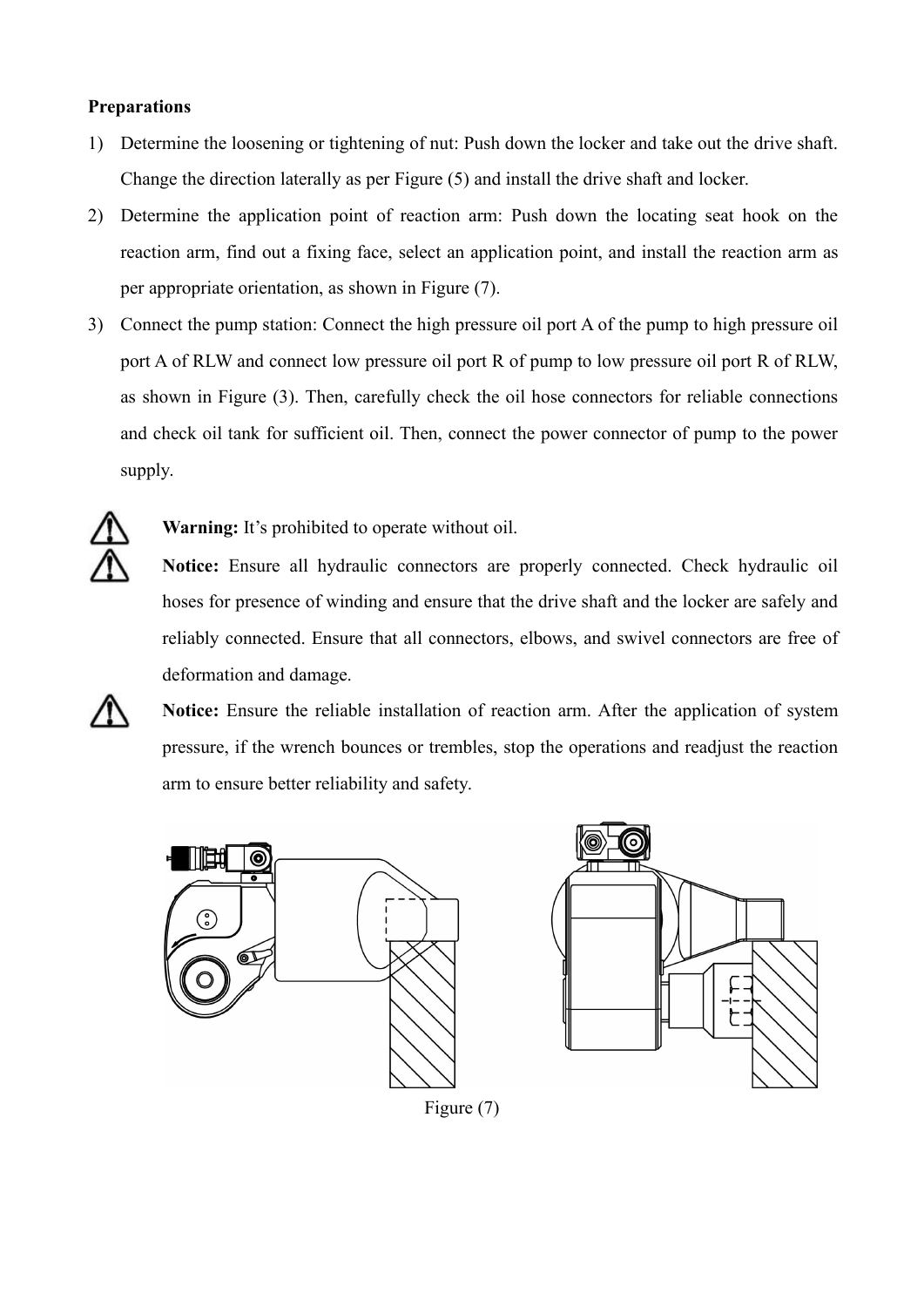#### **Pilot Run**

- 1) Place the wrench on a spacious area.
- 2) Turn on the power switch of pump to start the pump and check the pump for normal running.
- 3) Press any button on the wire control switch. The drive shaft starts rotation. When a "clap" sound is heard, namely the reset trigger bounces once, the wrench is in place and stops rotation and the reading of pressure gauge increases sharply from "0" to regulated pressure. Upon release of the button, the wrench returns automatically. When another "flap" sound is heard, the wrench returns in place automatically and the reading of pressure gauge increases sharply from "0" to 8MPa. Press the button again to rotate the wrench and start the next cycle. Repeat for several times to idle the wrench for several times and observe the rotation direction of the wrench, in order to ensure the placement of wrench on the socket.



**Notice:** Immediately cut off the power supply of oil pump whenever the wrench is not in use.

#### **Operations**

1) Adjustment of pressure

Push down the wire control switch button by one hand. When a "flap" sound is heard, the reset trigger bounces once and the wrench is in place and stops rotation. The reading of pressure gauge increases sharply from "0". Adjust the pressure regulator valve of oil pump by other hand to the required pressure.

2) Loosening

Adjust the pressure of pump station to 70MPa, determine that the rotation direction of the wrench is loosening direction, place the wrench onto the nut, find out and lean against the reaction fulcrum stably, and repeat the pilot run motions, till the nut is disassembled.

- 3) Tightening
- Torque setting:

Firstly set up the torque as per the design requirements: If no design torque is specified, it's recommended to set up the torque as per the data listed in the table of tightening torque for bolts. Detailed method: Torque setting = (data listed in the table)  $\times$  (70~80%)

For instance: As the recommended tightening torque listed in the table is 3,920N.m for grade 8.8 M48 bolt, the torque setting is  $3920 \text{ X } 80\% = 3136 \text{ N.M.}$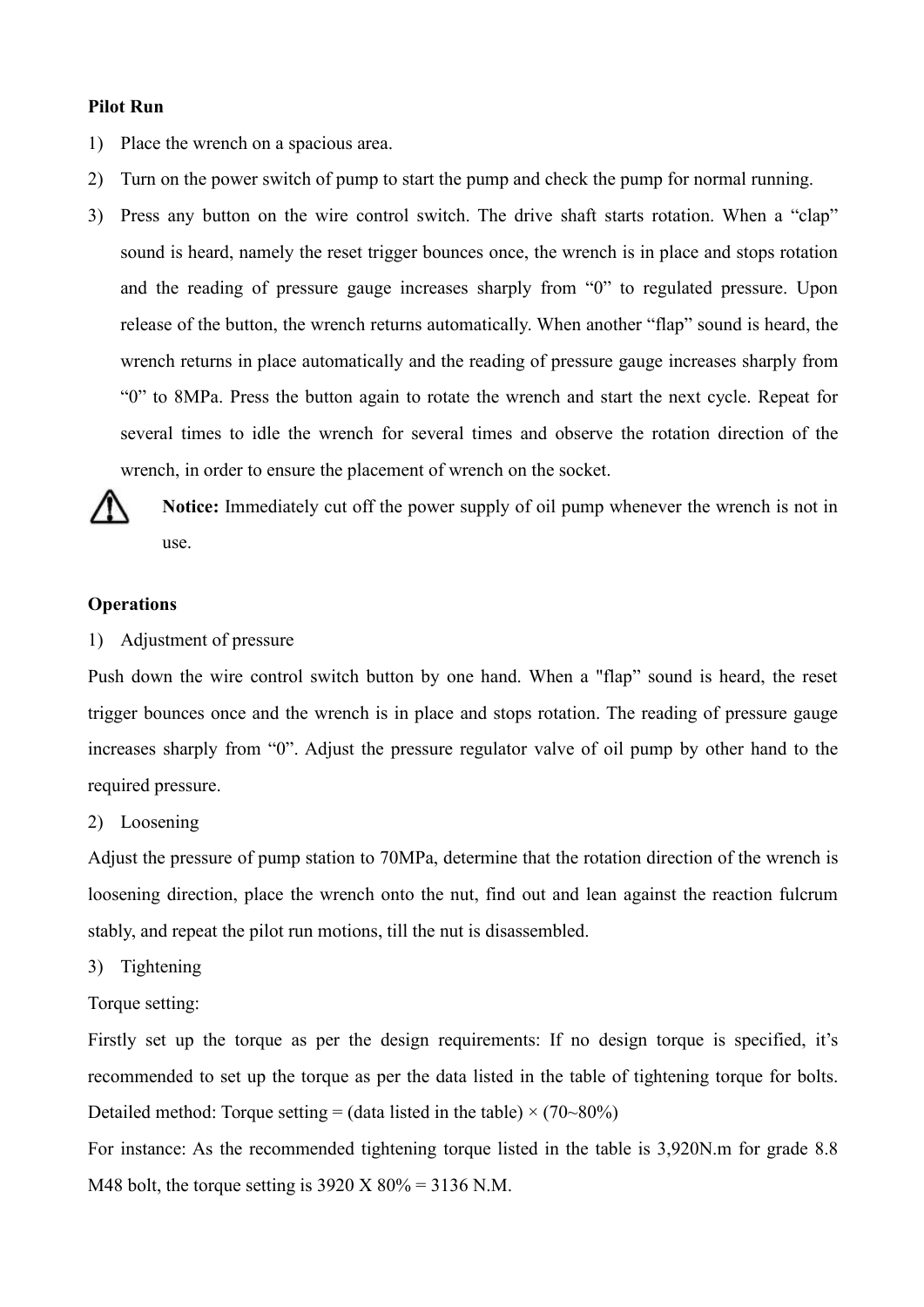Pressure setting of pump station:

Set up the pump station pressure as per the required torque and model of wrench used.

As the torque setting is 3,136N.m for the above-mentioned grade 8.8 M48 bolt and the RLW3 wrench is selected, the lookup to the RLW torque-pressure comparison table indicates that the pump pressure corresponding to the 3,136N.m torque is 31MPa. Therefore, the pump station pressure shall be set as 31MPa.

Determine the rotation direction of wrench:

Ensure that the wrench is in tightening direction, place the wrench onto the nut, and repeat the pilot run motions, till the nut is tightened.

In event of seizure of wrench during operations

After the bolt is tightened during operations, if the wrench is seized and can't be detached, it's prohibited to knock by a hammer. Press and hold the button of wire control switch and at the same time press and hold the quick release trigger (Figure 6) and then release the button. In such case, the wrench will loosen automatically for detachment. Alternatively, increase the pump pressure slightly and tighten the bolt further and then loosen.



Figure (6)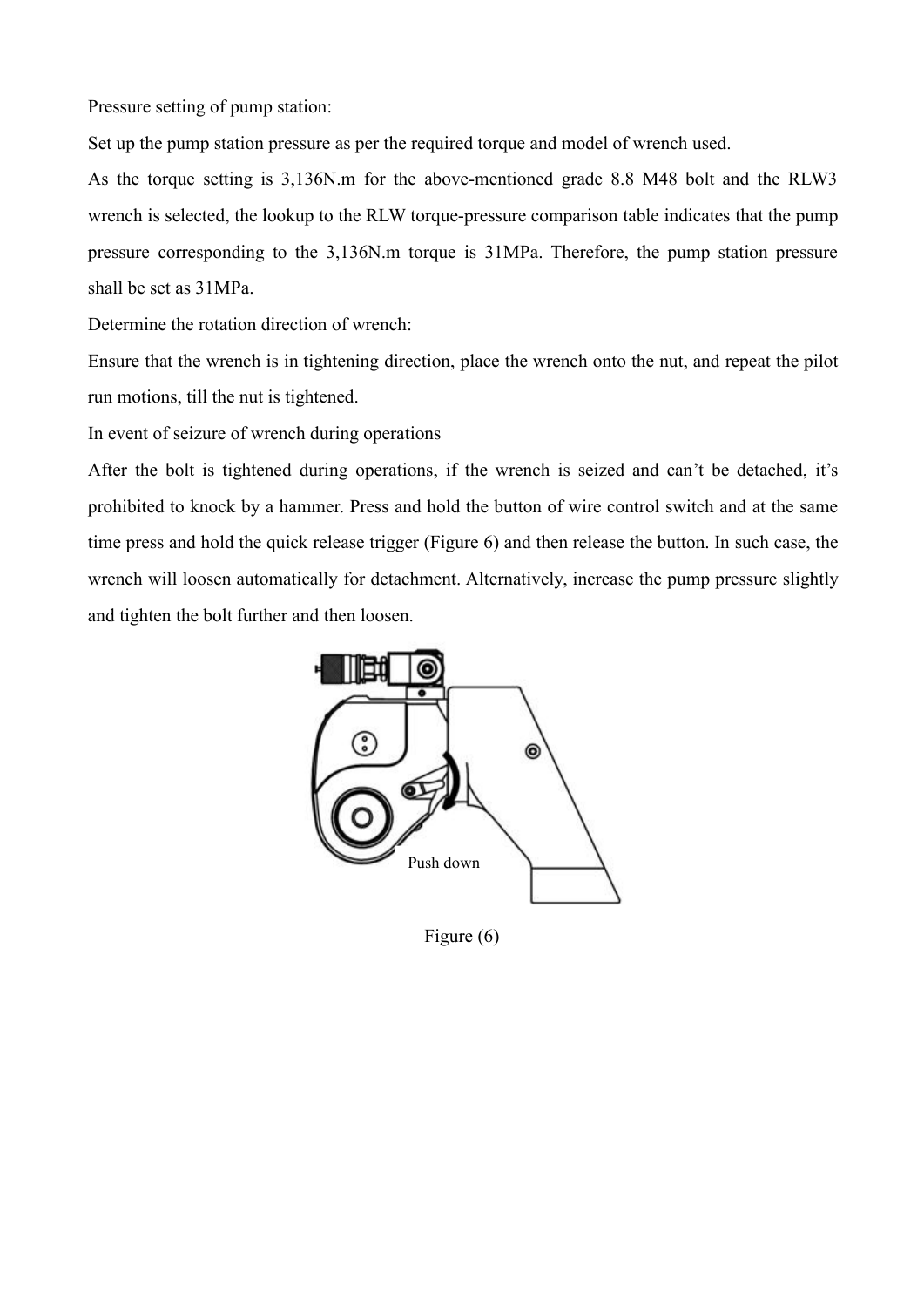#### **3. RHW series**



#### **Assembling and disassembling of work head and Drive unit**

Place the Drive unit (See Figure 8) into work head, push down the Drive unit to fit in place completely, and insert the combination pin. During the operations of the wrench, the power head is hooked automatically to realize coupling. Unplug the combination pin, pull backward and lift upward the Drive unit, and finally detach the hook end from the spring pin to separate the work head from Drive unit.

#### **Tightening and loosening directions and positions**

The hollow wrench is loosening in leftward direction and tightening in rightward direction. During the operations, ensure that the reaction arm or the right-angle structure is leaned against a secure reaction fulcrum.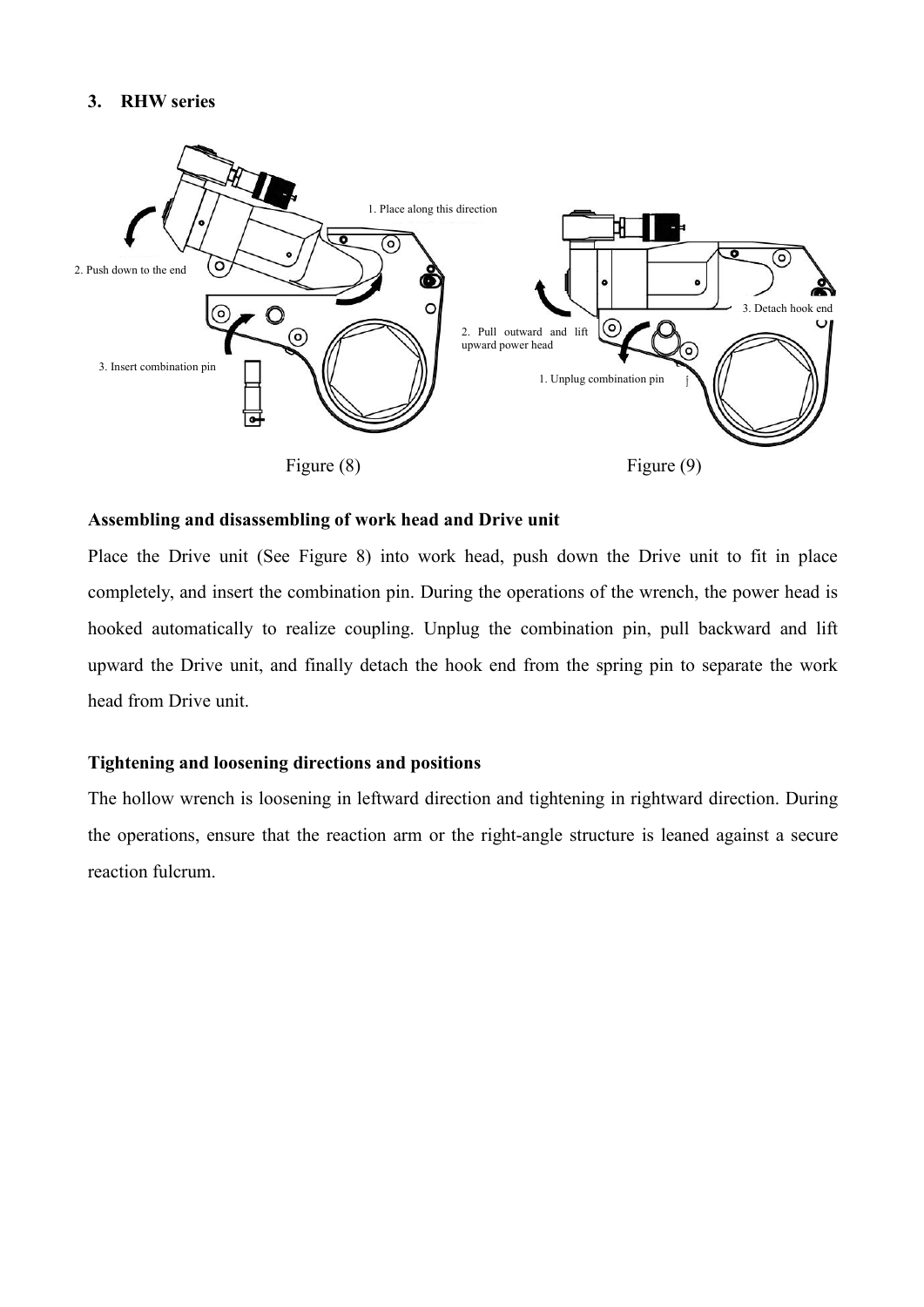

Figure (10) Directional Diagram of Hollow Wrench

#### **Preparations**

- 1) Determine the loosening or tightening of nut: Change the leftward or rightward direction as per Figure (10).
- 2) Determine the application point of reaction arm: Ensure that the reaction arm or right-angle structure is leaned against a secure reaction fulcrum, as shown in Figure (10).
- 3) Connect the pump station: Connect the high pressure oil port A of the pump to high pressure oil port A of RHW and connect low pressure oil port R of pump to low pressure oil port R of RHW. Then, carefully check the oil hose connectors for reliable connections and check oil tank for sufficient oil. Then, connect the power connector of pump to the power supply.



**Warning:** It's prohibited to operate without oil.

Notice: Ensure all hydraulic connectors are properly connected. Check hydraulic oil hoses for presence of winding and ensure that the drive shaft and the locker are safely and reliably connected.Ensure that all connectors, elbows, and swivel connectors are free of deformation and damage.



**Notice:** Ensure the reliable installation of reaction arm. After the application of system pressure, if the wrench bounces or trembles, stop the operations and readjust the reaction arm to ensure better reliability and safety.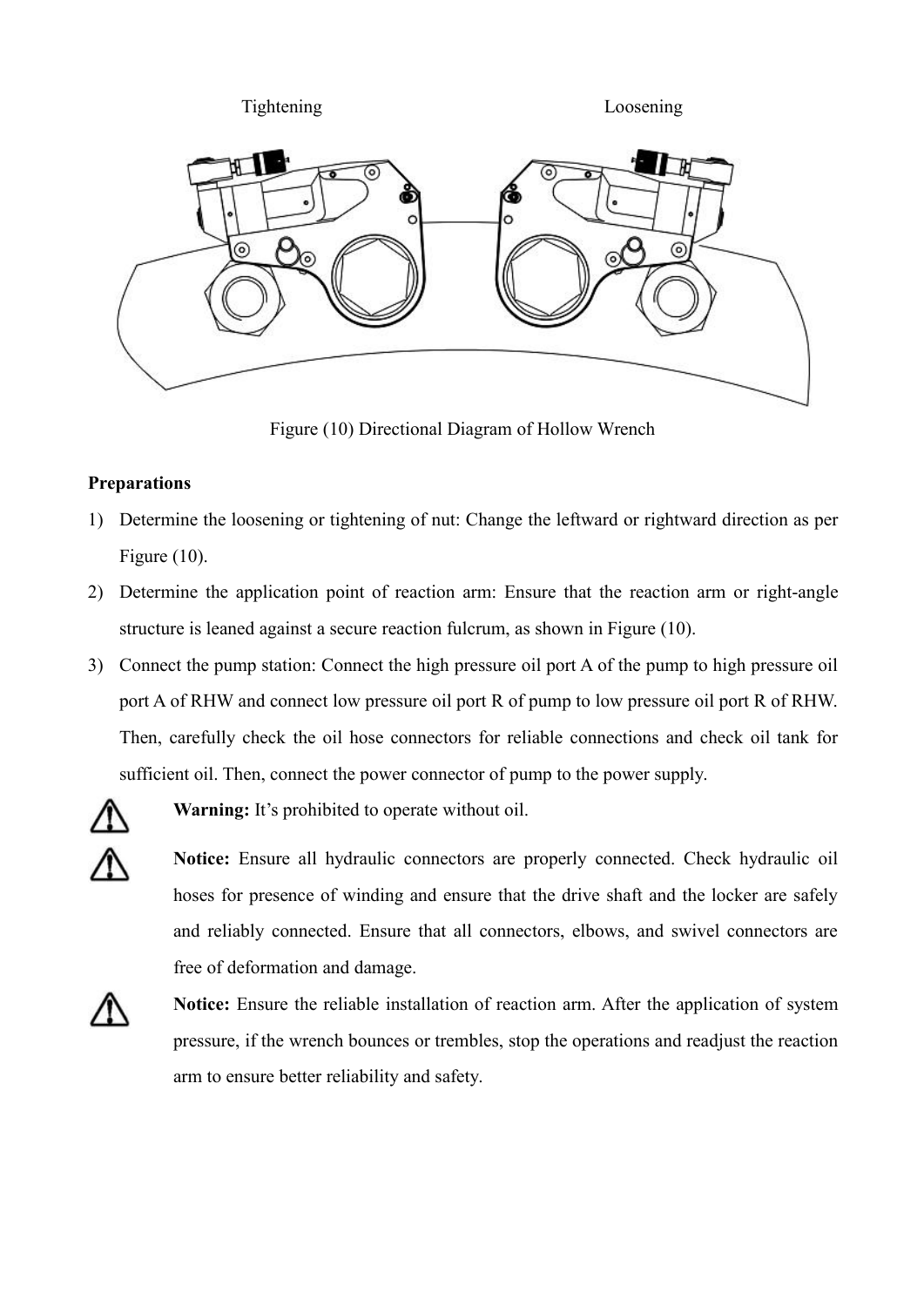#### **Pilot Run**

- 1) Place the wrench on a spacious area.
- 2) Turn on the power switch of pump to start the pump and check the pump for normal running.
- 3) Press any button on the wire control switch. The drive shaft starts rotation. When a "clap" sound is heard, namely the reset trigger bounces once, the wrench is in place and stops rotation and the reading of pressure gauge increases sharply from "0" to regulated pressure. Upon release of the button, the wrench returns automatically. When another "flap" sound is heard, the wrench returns in place automatically and the reading of pressure gauge increases sharply from "0" to 8MPa. Press the button again to rotate the wrench and start the next cycle. Repeat for several times to idle the wrench for several times and observe the rotation direction of the wrench, in order to ensure the placement of wrench on the socket.



**Notice:** Immediately cut off the power supply of oil pump whenever the wrench is not in use.

#### **Operations**

1) Adjustment of pressure

Push down the wire control switch button by one hand. When a "flap" sound is heard, the reset trigger bounces once and the wrench is in place and stops rotation. The reading of pressure gauge increases sharply from "0". Adjust the pressure regulator valve of oil pump by other hand to the required pressure.

2) Loosening

Adjust the pressure of pump station to 70MPa, determine that the rotation direction of the wrench is loosening direction, place the wrench onto the nut, find out and lean against the reaction fulcrum stably, and repeat the pilot run motions, till the nut is disassembled.

3) Tightening

Torque setting:

Firstly set up the torque as per the design requirements: If no design torque is specified, it's recommended to set up the torque as per the data listed in the table of tightening torque for bolts. Detailed method: Torque setting = (data listed in the table)  $\times$  (70~80%)

For instance: As the recommended tightening torque listed in the table is 3,920N.m for grade 8.8 M48 bolt, the torque setting is  $3920 \text{ X } 80\% = 3136 \text{ N.M.}$ 

Pressure setting of pump station: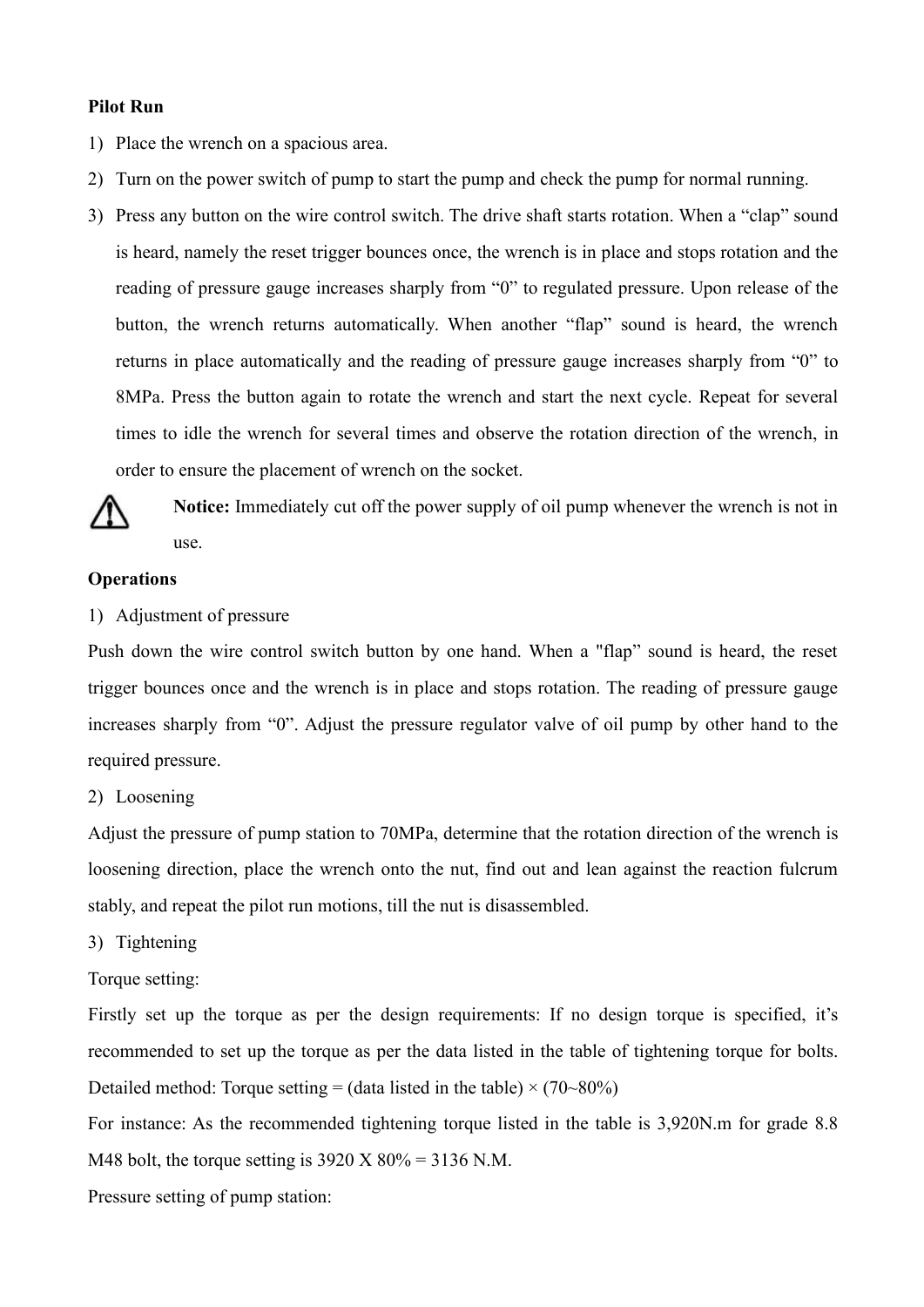Set up the pump station pressure as per the required torque and model of wrench used.

As the torque setting is 3,136N.m for the above-mentioned grade 8.8 M48 bolt and the RLW20 wrench is selected, the lookup to the RLW torque-pressure comparison table indicates that the pump pressure corresponding to the 3,136N.m torque is 43MPa. Therefore, the pump station pressure shall be set as 43MPa.

Determine the rotation direction of wrench:

Ensure that the wrench is in tightening direction, place the wrench onto the nut, and repeat the pilot run motions, till the nut is tightened.

4) In event of seizure of wrench during operations

After the bolt is tightened during operations, if the wrench is seized and can't be detached, it's prohibited to knock by a hammer. Press and hold the button of wire control switch and at the same time press and hold the quick release trigger (Figure 11) and then release the button. In such case, the wrench will loosen automatically for detachment. Alternatively, increase the pump pressure slightly and tighten the bolt further and then loosen.



Figure (11)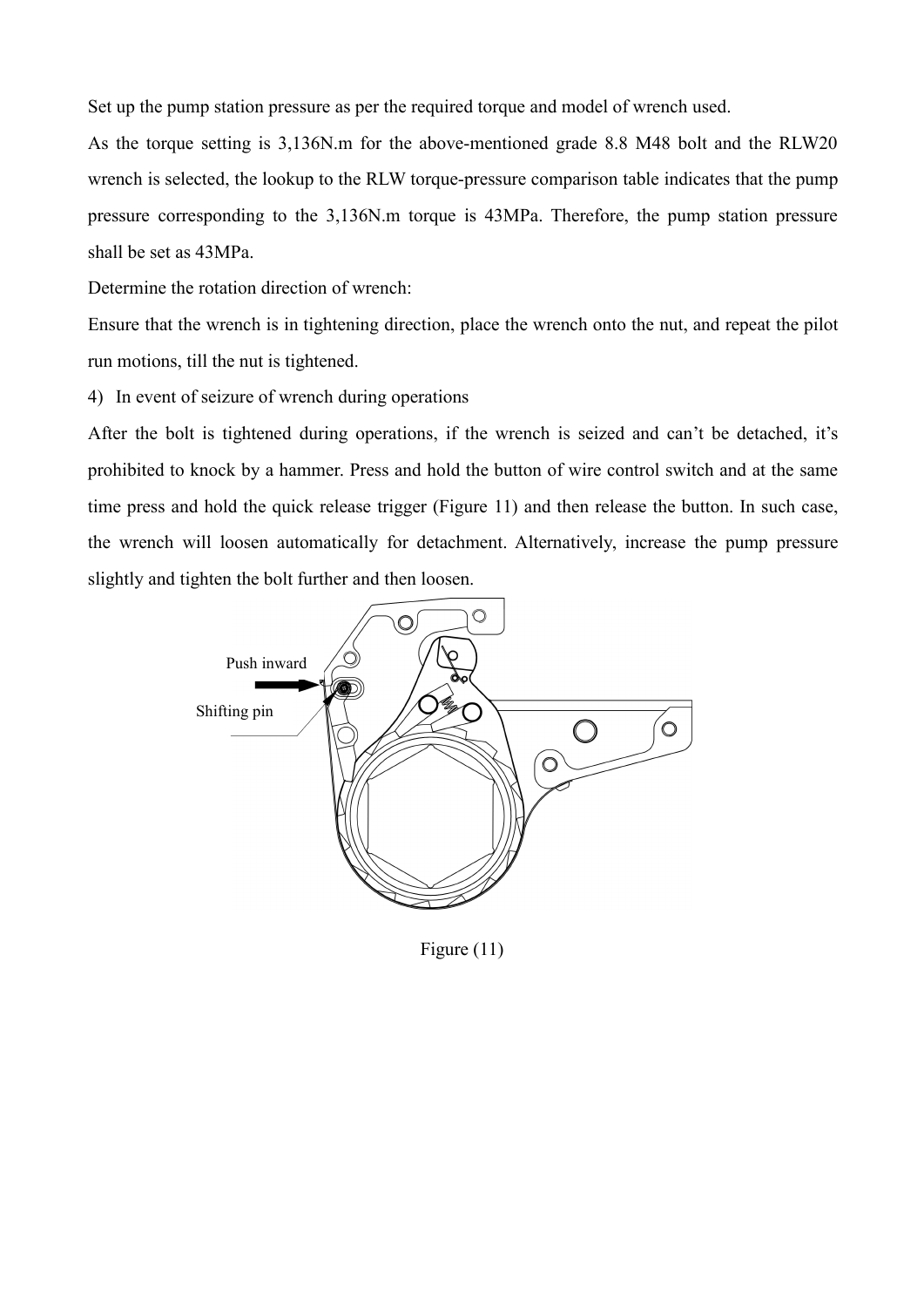#### MODEL RHW10 RHW20 RHW30 RHW40 RHW50 RHW60 Mpa  $N. M$ N. M  $N. M$  $N. M$  $N. M$  $N. M$ -7 ह उ  $\overline{302}$  $\frac{2001}{ }$  $\frac{2224}{2224}$  $\overline{3137}$  $\overline{10}$  $\overline{722}$  $\overline{12}$  $\overline{13}$  $\overline{3113}$  $\overline{15}$  $\overline{20}$  $\overline{22}$  $\overline{25}$  $\frac{26}{27}$  $\frac{1}{3635}$  $\overline{28}$  $\overline{30}$  $\frac{2238}{2310}$  $\overline{31}$  $\overline{32}$  $\overline{34}$  $\frac{36}{37}$ R<sub>227</sub>  $\frac{1275}{1275}$  $\frac{23078}{23627}$  $\overline{42}$  $\frac{24177}{24177}$  $\overline{44}$  $\overline{45}$  $\frac{10896}{10896}$  $\frac{16372}{15372}$  $\overline{49}$ <u> 1644</u> <u> 16313</u> 7135<br>7269 29122<br>29671 <u>2114</u> <u> 14231</u> <u> 14676</u> <u>2282</u>

#### **VI. Pressure - Torque Comparison Table of RHW Hollow Wrench**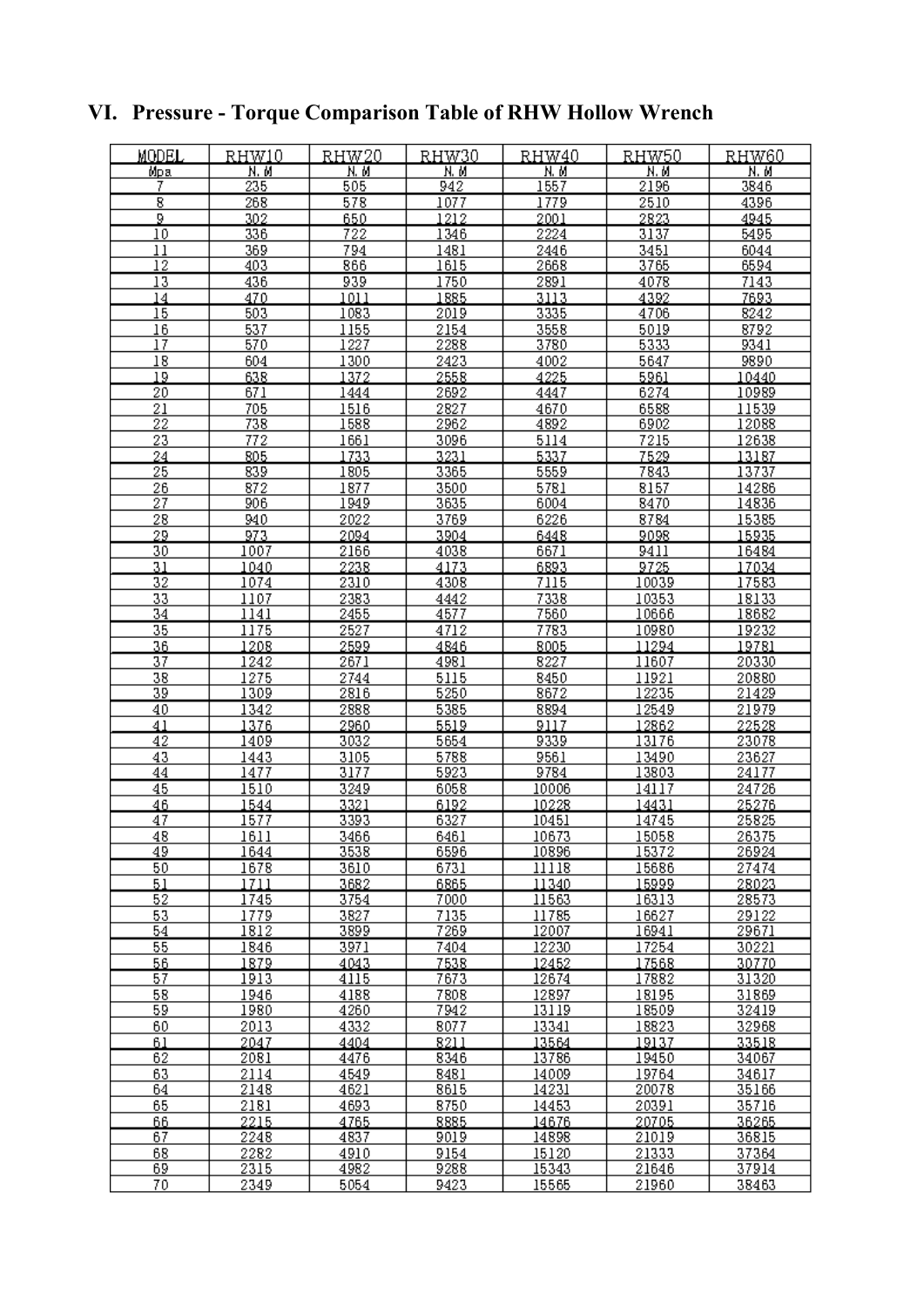| Model           | RLW1 | RLW2 | RLW3 | RLW4  | RLW <sub>5</sub> | RLW6  | RLW7  | RLW8  |
|-----------------|------|------|------|-------|------------------|-------|-------|-------|
| MPa             | N.M  | N.M  | N.M  | N.M   | N.M              | N.M   | N.M   | N.M   |
| $\tau$          | 180  | 428  | 724  | 1036  | 1479             | 2504  | 3358  | 4725  |
| 8               | 206  | 489  | 828  | 1184  | 1690             | 2362  | 3837  | 5399  |
| 9               | 232  | 550  | 931  | 1333  | 1901             | 3220  | 4317  | 6074  |
| 10              | 258  | 611  | 1035 | 1481  | 2192             | 3577  | 4797  | 6749  |
| 11              | 293  | 673  | 1138 | 1629  | 2324             | 3935  | 5277  | 7424  |
| 12              | 309  | 734  | 1242 | 1777  | 2535             | 4293  | 5756  | 8099  |
| 13              | 335  | 795  | 1345 | 1925  |                  |       |       | 8774  |
|                 |      |      |      |       | 2746             | 4650  | 6236  |       |
| 14              | 361  | 856  | 1449 | 2073  | 2057             | 5008  | 6716  | 9449  |
| 15              | 386  | 917  | 1552 | 2221  | 3169             | 5366  | 7195  | 10124 |
| 16              | 412  | 978  | 1656 | 2369  | 3380             | 5724  | 7675  | 10799 |
| 17              | 438  | 1039 | 1759 | 2517  | 3591             | 6081  | 8155  | 11474 |
| 18              | 464  | 1011 | 1863 | 2665  | 3802             | 6439  | 8634  | 12149 |
| 19              | 489  | 1162 | 1996 | 2813  | 4014             | 6797  | 9114  | 12824 |
| 20              | 515  | 1223 | 2070 | 2961  | 4225             | 7155  | 9594  | 13499 |
| 21              | 541  | 1284 | 2173 | 3109  | 4436             | 7512  | 10073 | 14174 |
| 22              | 567  | 1345 | 2277 | 3257  | 4647             | 7870  | 10553 | 14848 |
| 23              | 592  | 1406 | 2380 | 3405  | 4859             | 8228  | 11033 | 15520 |
| 24              | 618  | 1467 | 2484 | 3553  | 5070             | 8585  | 11512 | 16198 |
| $\overline{25}$ | 644  | 1529 | 2587 | 3701  | 5281             | 8943  | 11992 | 16873 |
| $26\,$          | 670  | 1590 | 2691 | 3849  | 5492             | 9301  | 12472 | 17548 |
| $27\,$          | 695  | 1651 | 2794 | 3998  | 5704             | 9659  | 12952 | 18223 |
| 28              | 721  | 1712 | 2898 | 4146  | 5915             | 10016 | 13431 | 18898 |
| 29              | 747  | 1773 | 3001 | 4294  | 6126             | 10374 | 13911 | 19573 |
| 30              | 773  | 1834 | 3105 | 4442  | 6337             | 10732 | 14391 | 20248 |
| 31              | 798  | 1895 | 3208 | 4500  | 6549             | 11090 | 14870 | 20928 |
| 32              | 824  | 1957 | 3312 | 4738  | 6760             | 11447 | 15350 | 21598 |
| 33              | 850  | 2018 | 3415 | 4886  | 6971             | 11805 | 15830 | 22273 |
| 34              | 876  | 2079 | 3519 | 5034  | 7182             | 12163 | 16309 | 22948 |
| 35              | 902  | 2140 | 3622 | 5182  | 7394             | 12521 | 16789 | 23628 |
| 36              | 927  | 2201 | 3725 | 5330  | 7605             | 12878 | 17269 | 24297 |
| 37              | 953  | 2262 | 3829 | 5478  | 7816             | 13286 | 17748 | 24972 |
| 38              | 979  | 2323 | 3932 | 5626  | 6027             | 13594 | 18228 | 25647 |
| 39              | 1005 | 2385 | 4036 | 5774  | 8238             | 13951 | 18708 | 26322 |
| 40              | 1030 | 2446 | 4139 | 5922  | 8450             | 14309 | 19187 | 26997 |
| 41              | 1056 | 2507 | 4243 | 6070  | 8661             | 14667 | 19667 | 27672 |
| 42              | 1082 | 2568 | 4346 | 6218  | 8372             | 15025 | 20147 | 28347 |
| 43              | 1108 | 2629 | 4450 | 6366  | 9083             | 15382 | 20626 | 29022 |
| 44              | 1133 | 2690 | 4553 | 6515  | 9205             | 15740 | 21106 | 29697 |
| 45              | 1159 | 2751 | 4657 | 6663  | 9506             | 16098 | 21586 | 30373 |
| 46              | 1185 | 2813 | 4760 | 6811  | 9717             | 16456 | 22066 | 31047 |
| 47              | 1211 | 2874 | 4864 | 6959  | 9928             | 16813 | 22545 | 31722 |
| 48              | 1236 | 2935 | 4967 | 7107  | 10440            | 17171 | 23025 | 32397 |
| 49              | 1262 | 2996 | 5071 | 7255  | 10351            | 17529 | 23505 | 33072 |
| 50              | 1288 | 3057 | 5174 | 7403  | 10562            | 17886 | 23984 | 33746 |
| 51              | 1314 | 3118 | 5278 | 7551  | 10773            | 18244 | 24464 | 34421 |
| 52              | 1339 | 3179 | 5381 | 7699  | 10985            | 18602 | 24944 | 35096 |
| 53              | 1365 | 3241 | 5485 | 7847  | 11196            | 18960 | 25423 | 35774 |
| 54              | 1391 | 3302 | 5588 | 7995  | 11407            | 19317 | 25903 | 36446 |
| 55              | 1417 | 3363 | 5692 | 8143  | 11618            | 19675 | 26383 | 37121 |
| 56              | 1442 | 3424 | 5795 | 8291  | 11830            | 20033 | 26862 | 37796 |
| 57              | 1468 | 3485 | 5899 | 8439  | 12041            | 20391 | 27342 | 38471 |
| 58              | 1494 | 3546 | 6002 | 8587  | 12252            | 20748 | 27822 | 39146 |
| 59              | 1520 | 3607 | 6106 | 8735  | 12463            | 21106 | 28301 | 39821 |
| 60              | 1545 | 3669 | 6209 | 8883  | 12675            | 21464 | 28781 | 40496 |
| 61              | 1571 | 3730 | 6313 | 9031  | 12886            | 21821 | 20261 | 41171 |
| 62              | 1597 | 3791 | 6416 | 9180  | 13097            | 22179 | 29741 | 41846 |
| 63              | 1623 | 3852 | 6520 | 9328  | 13308            | 22537 | 30220 | 43521 |
| 64              | 1648 | 3913 | 6623 | 9476  | 13520            | 22895 | 30700 | 43195 |
| 65              | 1674 | 3974 | 6727 | 9624  | 13731            | 23252 | 31180 | 43870 |
| 66              | 1700 | 4035 | 6830 | 9772  | 13942            | 23610 | 31659 | 44545 |
| 67              | 1726 | 4097 | 6934 | 9920  | 14153            | 23968 | 32139 | 45220 |
| 68              | 1751 | 4158 | 7037 | 10068 | 14365            | 24326 | 32619 | 45895 |
| 69              | 1777 | 4219 | 7141 | 10216 | 14576            | 24683 | 33098 | 46570 |
| 70              | 1803 | 4280 | 7244 | 10364 | 14787            | 25041 | 33578 | 47245 |
|                 |      |      |      |       |                  |       |       |       |

# **VII. Pressure - Torque Comparison Table of RLW Torque Wrench**

\*\* Due to continuous update and upgrade of tools, the parameters listed in the torque table may contain errors and this table is provided for reference only.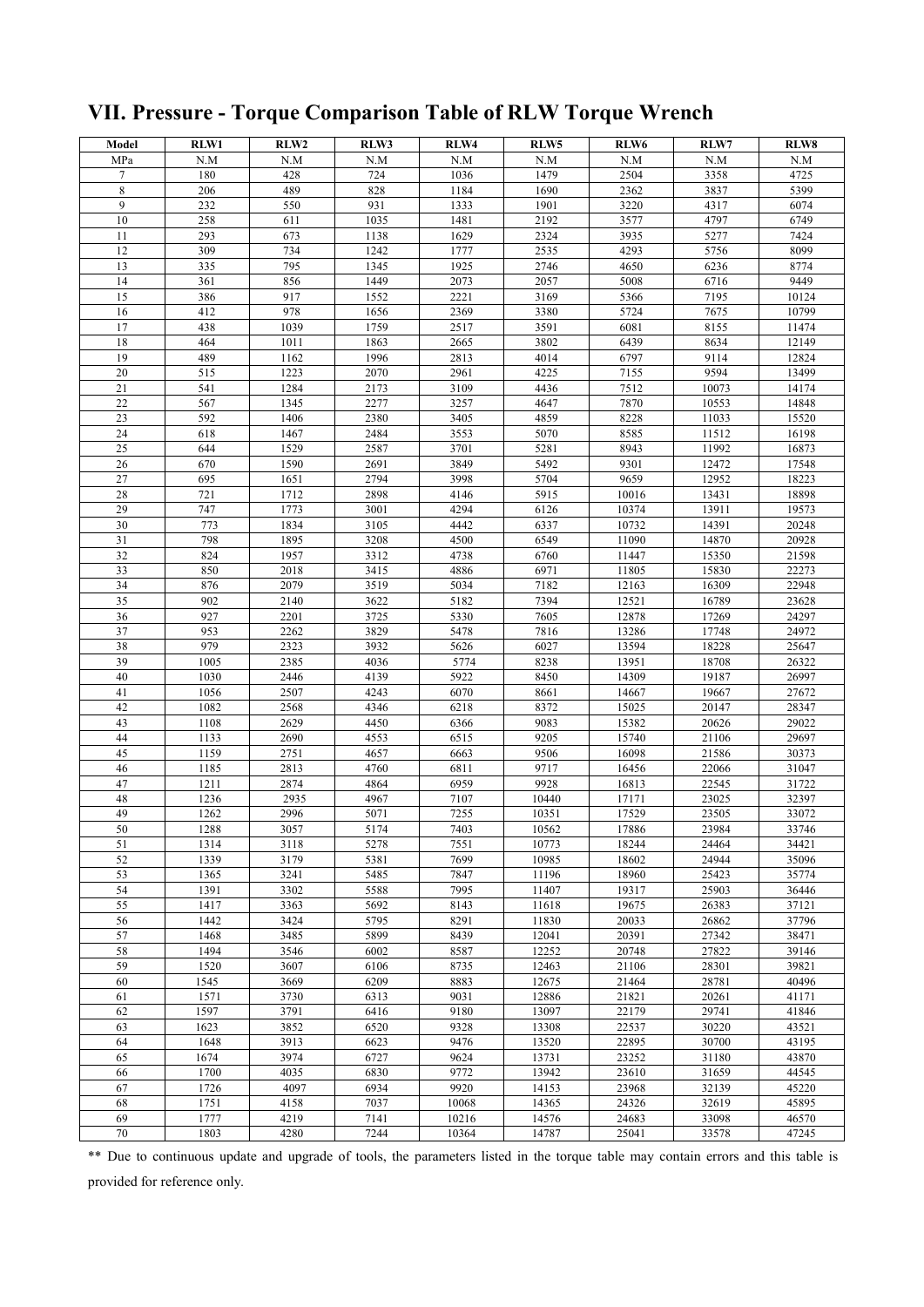



| 57 |                     |   | 38 | Screw                          | $\overline{2}$ | 19                                  | Copper sleeve         |                   |
|----|---------------------|---|----|--------------------------------|----------------|-------------------------------------|-----------------------|-------------------|
| 56 |                     |   | 37 | Locating seat                  |                | 18                                  | swivel connector      |                   |
| 55 | Retainer ring       | 2 | 36 | Reaction arm                   |                | 17                                  | Spring round pin      |                   |
| 54 | $O$ -ring           |   |    | Reaction arm component (36~42) |                |                                     | $O$ -ring             | $\overline{4}$    |
| 53 | Guide belt          |   | 35 | Right reset trigger            |                | 15                                  | Screw                 | 2                 |
| 52 | Piston component    |   | 34 | Spring round pin               | $\overline{2}$ | 14                                  | swivel connector cap  | $\mathbf{1}$      |
| 51 | Pawl tension spring | 2 | 33 | Pawl tension spring            |                | 13                                  | $O$ -ring             | 3                 |
| 50 | Pin                 |   | 32 | Retaining pawl<br>1            |                | 12                                  | Plug                  | $\mathfrak{D}$    |
| 49 | Spring round pin    | 2 | 31 | Left reset trigger             |                | 11                                  | Rotary body           |                   |
| 48 | Ratchet             |   | 30 | Screw                          | $\overline{2}$ | 10                                  | Rotary connector seat | $\mathbf{1}$      |
| 47 | Large pawl          |   | 29 | Screw                          | $\overline{2}$ | 9                                   | Screw                 | 4 (grade<br>12.9) |
| 46 | Small pawl          |   | 28 | Protective cap                 |                | Swivel connector component $(9-18)$ |                       |                   |
|    |                     |   |    |                                |                |                                     |                       |                   |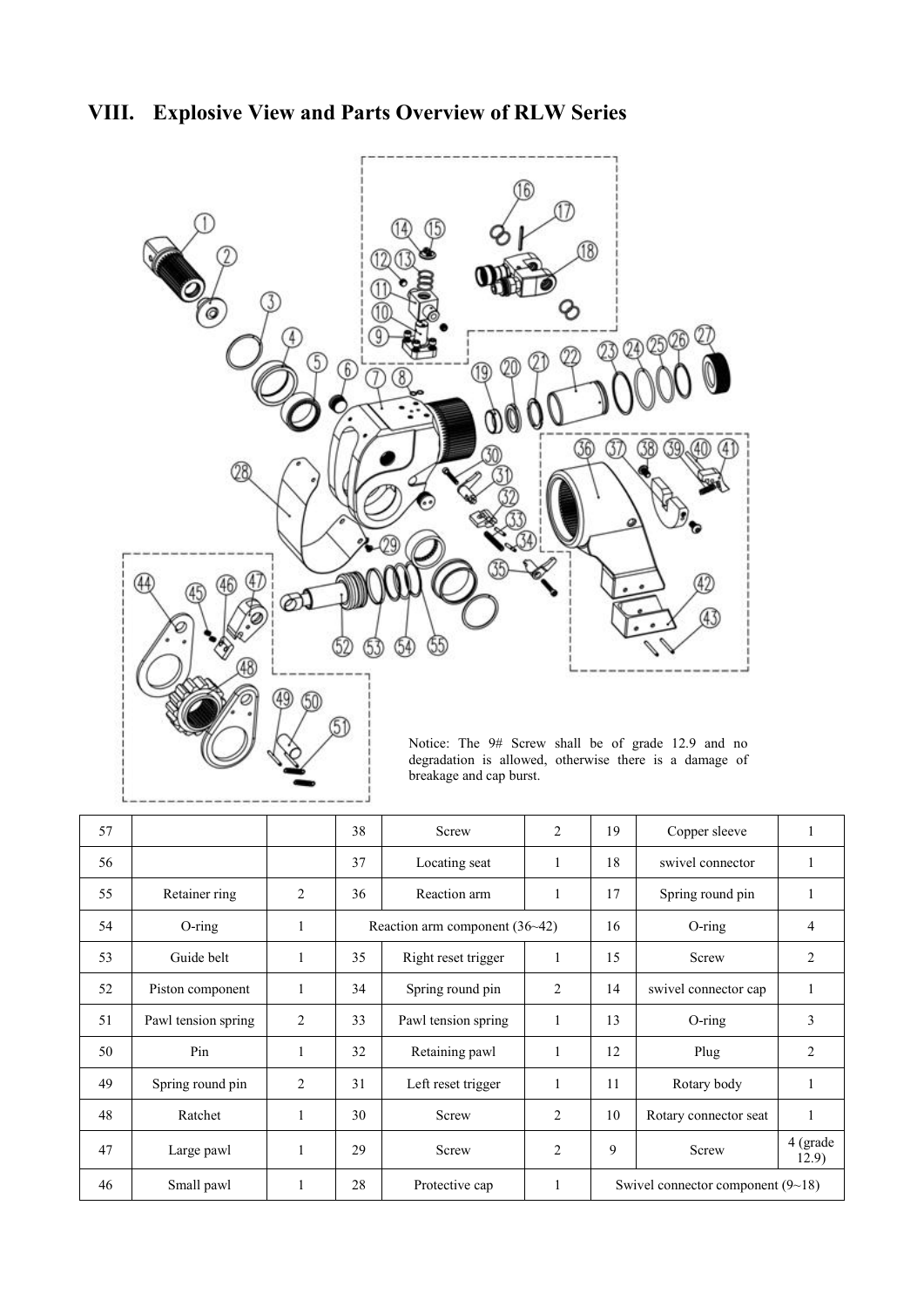| 45                          | Small pawl spring             | 2              | 27        | Wrench body cap |          | 8              | $O$ -ring                  | 2              |
|-----------------------------|-------------------------------|----------------|-----------|-----------------|----------|----------------|----------------------------|----------------|
| 44                          | Drive plate                   | $\overline{2}$ | 26        | Retainer ring   |          | 7              | Wrench body                |                |
| Ratchet component $(46-53)$ |                               | 25             | $O$ -ring |                 | 6        | Pin hole cap   | $\overline{2}$             |                |
| 43                          | Elastic cylindrical<br>pin    | 2              | 24        | $O$ -ring       |          | 5              | Drive shaft sleeve         | 2              |
| 42                          | Reaction protective<br>sleeve |                | 23        | Retainer ring   |          | 4              | Drive shaft sleeve<br>seat | $\overline{2}$ |
| 41                          | Locating seat hook            |                | 22        | Cylinder sleeve |          | 3              | Inner snap ring            |                |
| 40                          | Locating seat pin             |                | 21        | Retainer ring   |          | $\overline{2}$ | Locker component           |                |
| 39                          | Locating seat spring          | $\mathbf{1}$   | 20        | $U$ -ring       |          |                | Drive shaft                |                |
| No.                         | Name                          | Quantity.      | No.       | Name            | Quantity | No.            | Name                       | Quantity       |
|                             |                               |                |           |                 |          |                |                            |                |

Figure (12)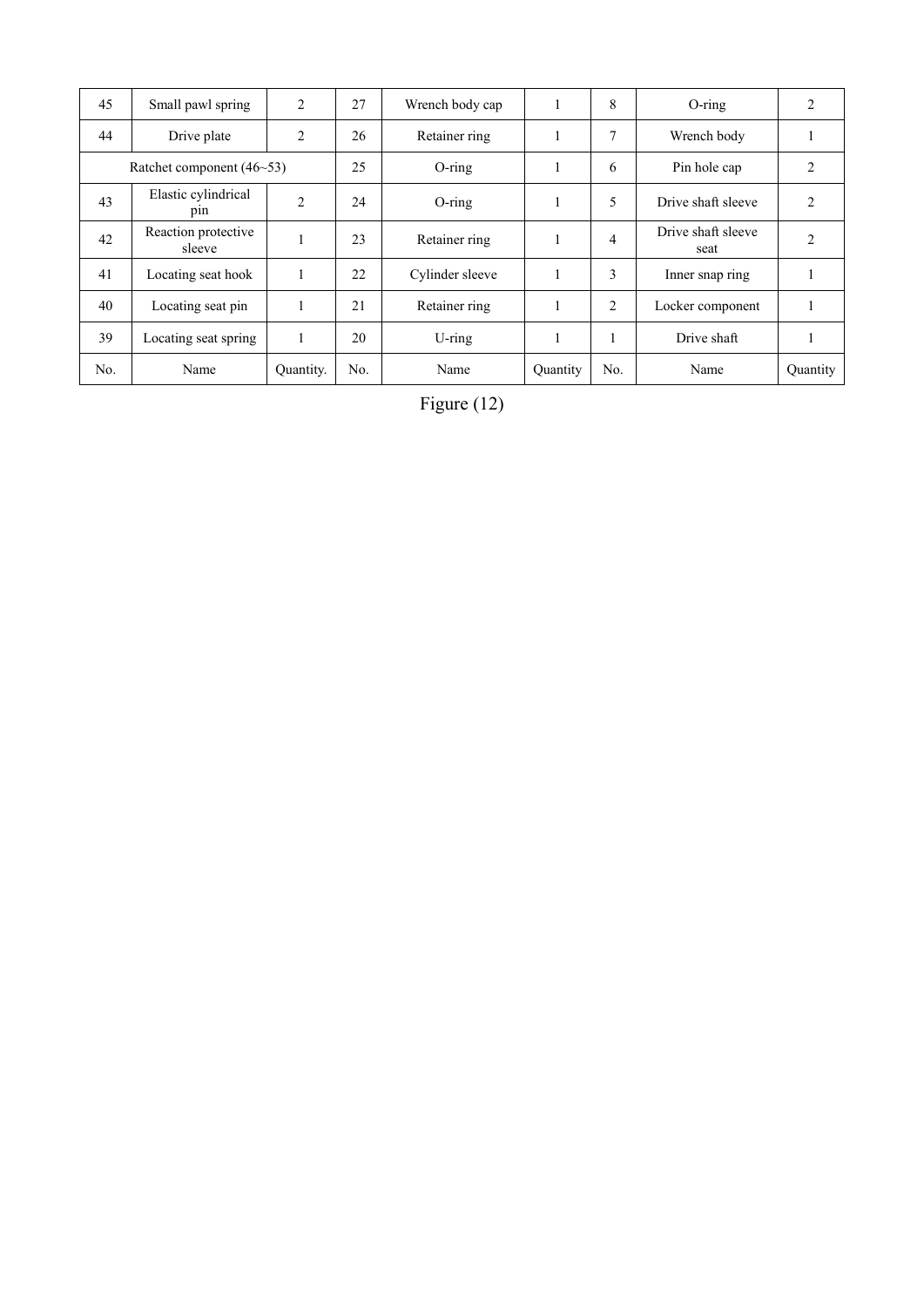# **IX. Explosive View and Parts Overview of RHW Series**

# **Explosive View of Drive unit**

| 30  | Cylinder head   | $\mathbf{1}$   | 15             | Key ring                     | 1                 |
|-----|-----------------|----------------|----------------|------------------------------|-------------------|
| 29  | Retainer ring   | 1              | 14             | Pin                          | 1                 |
| 28  | O-ring          | $\mathbf{1}$   | 13             | threaded ball spring plunger | $\mathbf{1}$      |
| 27  | Retainer ring   | $\mathbf{1}$   | 12             | O-ring                       | $\overline{4}$    |
| 26  | O-ring          | 1              | 11             | swivel connector             | 1                 |
| 25  | Guide belt      | 1              | 10             | Spring round pin             | 1                 |
| 24  | O-ring          | $\mathbf{1}$   | 9              | Screw                        | $\overline{2}$    |
| 23  | Retainer ring   | $\overline{2}$ | 8              | swivel connector cap         | 1                 |
| 22  | Piston          | 1              | $\overline{7}$ | O-ring                       | $\overline{3}$    |
| 21  | Cylinder sleeve | $\mathbf{1}$   | 6              | Rotary body                  | 1                 |
| 20  | Retainer ring   | $\overline{2}$ | 5              | Plug                         | $\overline{2}$    |
| 19  | U-ring          | 1              | $\overline{4}$ | swivel connector seat        | $\mathbf{1}$      |
| 18  | Copper sleeve   | $\mathbf{1}$   | $\overline{3}$ | Screw                        | 8 (grade<br>12.9) |
| 17  | Plug            | $\overline{2}$ | $\overline{2}$ | O-ring                       | $\overline{2}$    |
| 16  | Steel ball      | $\overline{2}$ | $\mathbf{1}$   | Hook                         | $\mathbf{1}$      |
| No. | Name            | Quantity.      | No.            | Name                         | Quantity          |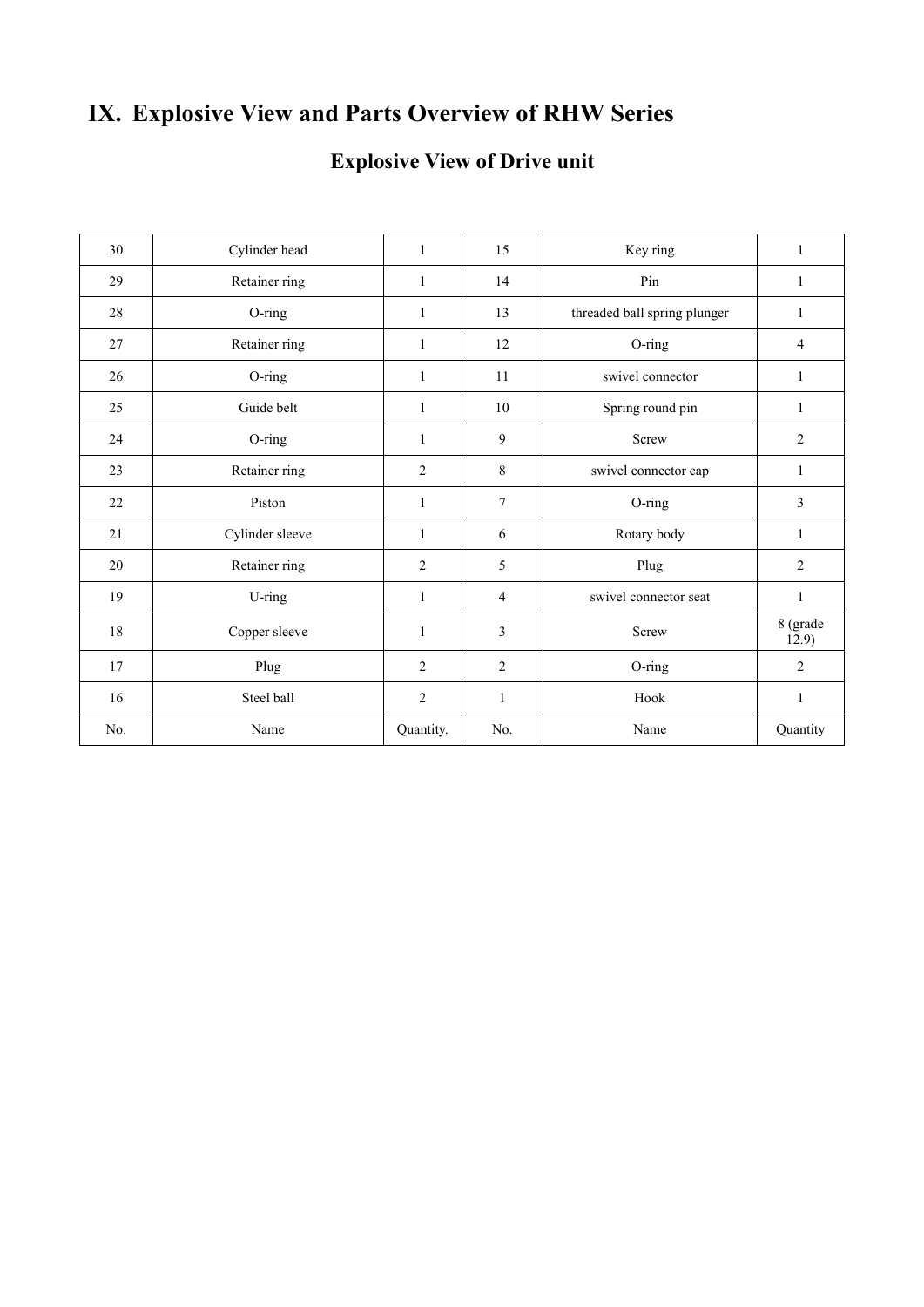

| 26  | Plug                    | $\overline{7}$ | 13             | Guide belt                    | 1              |
|-----|-------------------------|----------------|----------------|-------------------------------|----------------|
| 25  | Steel ball              | 3              | 12             | O-ring                        | 1              |
| 24  | Oil hose connector      | 1              | 11             | Retainer ring                 | $\overline{c}$ |
| 23  | Retainer ring for shaft | 1              | 10             | Piston                        | 1              |
| 22  | swivel connector        | $\mathbf{1}$   | 9              | Cylinder sleeve               | 1              |
| 21  | O-ring                  | 6              | 8              | Retainer ring                 | 1              |
| 20  | Screw                   | 8 (grade 12.9) | $\tau$         | U-ring                        |                |
| 19  | Cylinder head           | $\mathbf{1}$   | 6              | Copper sleeve                 | 1              |
| 18  | O-ring                  | 3              | 5              | Key ring                      | 1              |
| 17  | Retainer ring           | $\mathbf{1}$   | 4              | Pin                           | $\mathbf{1}$   |
| 16  | O-ring                  | $\mathbf{1}$   | $\overline{3}$ | Threaded ball spring plungers | $\mathbf{1}$   |
| 15  | Retainer ring           | 1              | 2              | Cylinder                      |                |
| 14  | O-ring                  | $\mathbf{1}$   |                | Hook                          | $\mathbf{1}$   |
| No. | Name                    | Quantity.      | No.            | Name                          | Quantity       |

| Figure $(13)$ |
|---------------|
|---------------|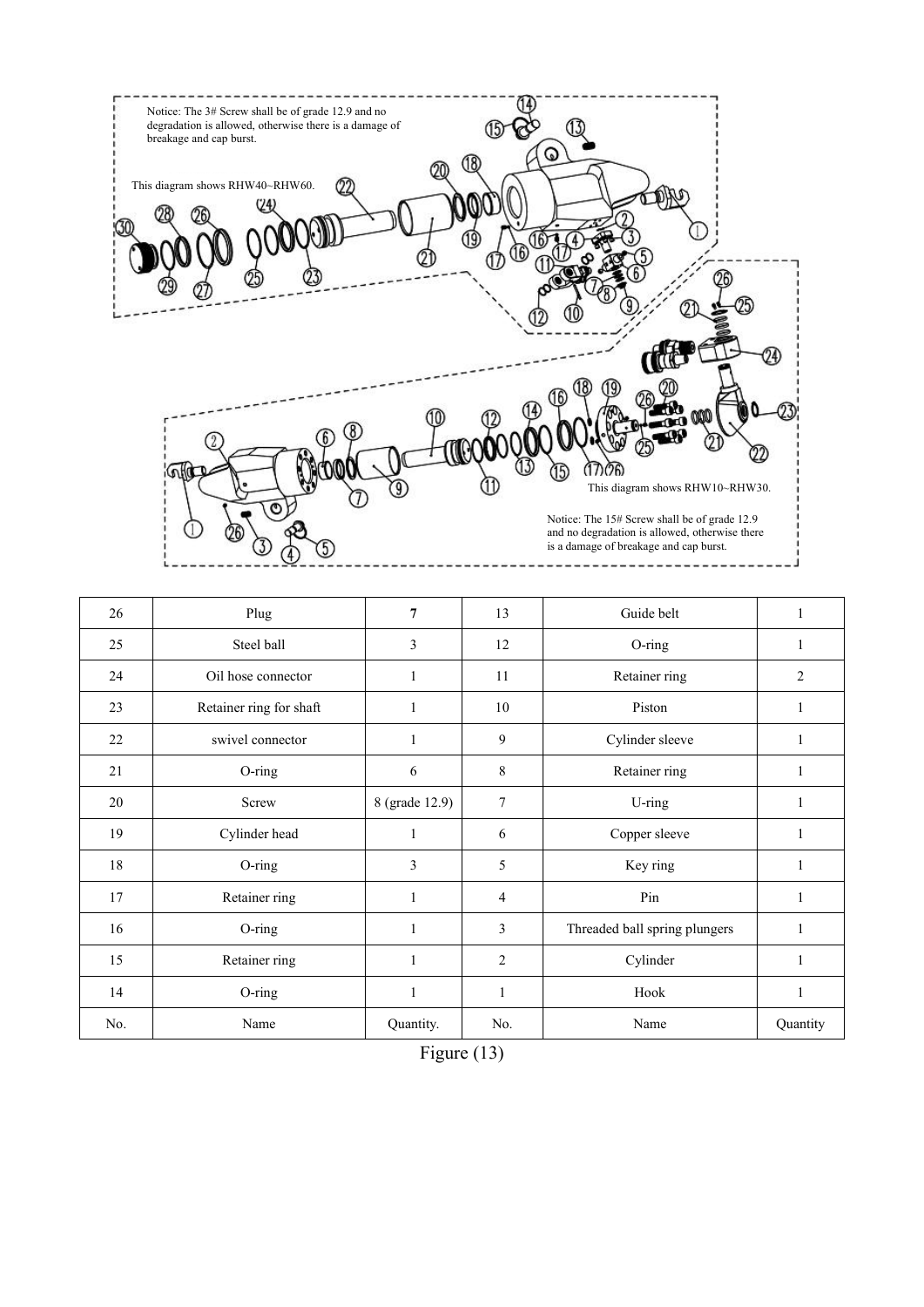# **Explosive View of Work Head**



Notice: 20# and 21# are only available on RHW40 or above.

| 24  | Left drive plate  | 1              | 12             | Elastic cylindrical pin | $\overline{2}$ |
|-----|-------------------|----------------|----------------|-------------------------|----------------|
| 23  | Left wall panel   | 1              | 11             | Round pin               | 1              |
| 22  | Screw             | 1              | 10             | Double torsion spring   | 1              |
| 21  | Flange            | 1              | 9              | Elastic cylindrical pin | 1              |
| 20  | Screw             | $\overline{2}$ | 8              | Upper connecting block  |                |
| 19  | Right wall panel  | $\mathbf{1}$   | $\overline{7}$ | Screw                   |                |
| 18  | Ratchet socket    | $\mathfrak{2}$ | 6              | Retaining pawl          |                |
| 17  | Ratchet           |                | 5              | Spring seat             |                |
| 16  | Right drive plate |                | $\overline{4}$ | Retaining pawl spring   | 1              |
| 15  | Small pawl        | 1              | 3              | Retaining pawl pin      | $\mathbf{1}$   |
| 14  | Spring            | 1              | $\overline{c}$ | Protective sleeve       | 1              |
| 13  | Large pawl        | $\mathbf{1}$   | 1              | Screw                   | 3              |
| No. | Name              | Quantity.      | No.            | Name                    | Quantity       |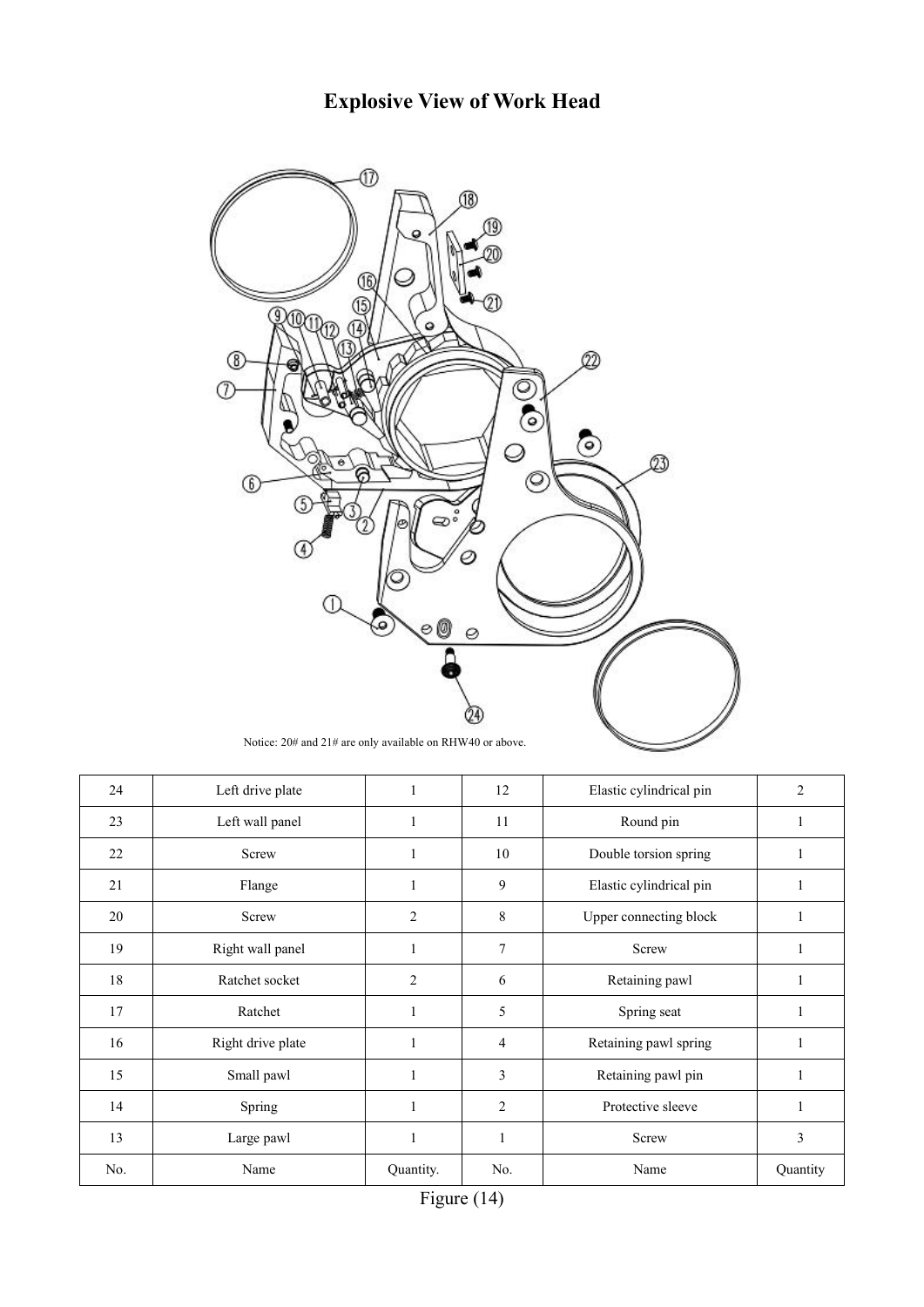# **X. Troubleshooting**

| <b>Caused accident</b>                  | <b>Possible malfunction cause</b>                         | Troubleshooting                                                                                                                                                                 |
|-----------------------------------------|-----------------------------------------------------------|---------------------------------------------------------------------------------------------------------------------------------------------------------------------------------|
| No lifting or retraction<br>of piston   | Improper connections of quick<br>couplings                | Check quick couplings and ensure proper<br>connections                                                                                                                          |
|                                         | Defective quick couplings                                 | Replace all defective quick couplings.                                                                                                                                          |
|                                         | Defective remote controller                               | Replace button or controller.                                                                                                                                                   |
|                                         | Ingress of dirt into directional<br>control valve on pump | Disassemble and thoroughly clean directional<br>valve                                                                                                                           |
| Retraction<br>failure<br>of<br>cylinder | Incorrect connections of hose<br>connectors               | Ensure that high pressure port on pump is<br>connected with high pressure port on wrench and<br>the low pressure port on pump is connected with<br>low pressure port of wrench. |
|                                         | Improper connection of oil return<br>hose                 | Connect oil return hose safely and correctly.                                                                                                                                   |
| No pressure<br>build-up at<br>wrench    | Leakage of piston seals                                   | Replace piston seals.                                                                                                                                                           |
|                                         | Defective connectors                                      | Replace all defective connectors.                                                                                                                                               |
| Rotation failure of drive<br>head       | Oil or dirt between ratchet and<br>pawl                   | Disassemble ratchet component and wipe clean<br>oil or dirt.                                                                                                                    |
|                                         | Old or damaged ratchet or pawl                            | Replace old or damaged parts                                                                                                                                                    |
| Pressure buildup failure<br>of pump     | Damage of relief valve                                    | Check, adjust or replace relief valve.                                                                                                                                          |
|                                         | Low voltage                                               | Ensure that the current, voltage, and some other<br>values conform to pump requirements.                                                                                        |
|                                         | Defective pressure gauge                                  | Replace pressure gauge.                                                                                                                                                         |
|                                         | Insufficient oil                                          | Check and fill sufficient hydraulic oil.                                                                                                                                        |
|                                         | Filter blockage                                           | Check, wipe clean, or replace pump filter.                                                                                                                                      |
| Rotation of nut along<br>return stroke  | Disengagement between ratchet<br>and retaining pawl       | Replace tension spring of retaining ratchet or<br>pawl.                                                                                                                         |